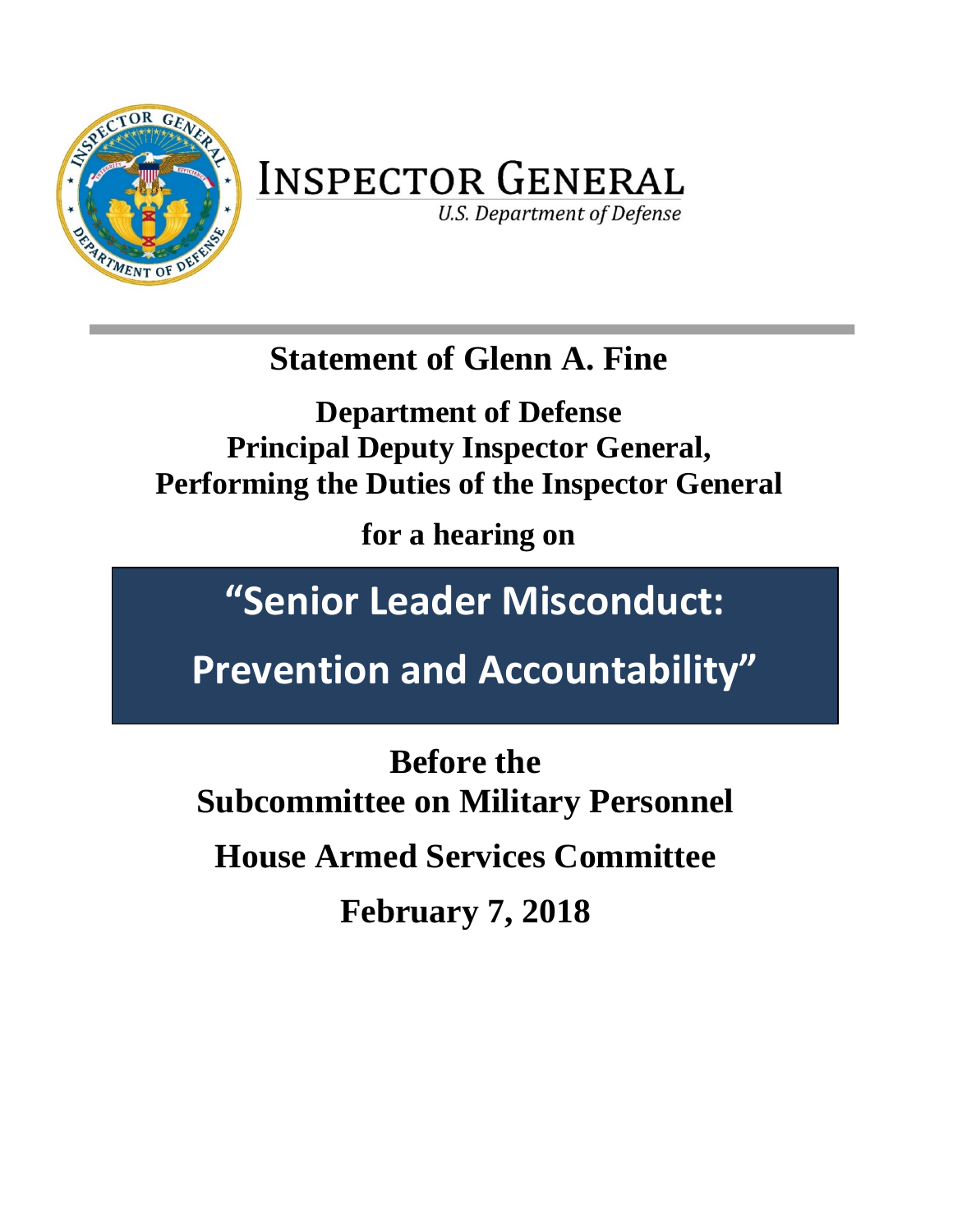Good morning Chairman Coffman, Ranking Member Speier, and members of the Subcommittee. Thank you for inviting me to appear before you today to discuss the work of the Department of Defense Office of Inspector General (DoD OIG) regarding senior official misconduct prevention and accountability.

#### **I. INTRODUCTION**

In my testimony, I will briefly describe how the DoD OIG investigates senior official misconduct and oversees Military Service and Component Inspector General (IG) investigations of senior official misconduct. In addition, I will provide statistics and trends on the number of misconduct complaints, the types of misconduct, the number of investigations, the timeliness of investigations, and substantiation rates for both the DoD OIG and the Service IGs. As part of that discussion, I will also provide additional statistics for a particular type of misconduct – allegations of retaliation and reprisal by senior officials against whistleblowers. Finally, I will discuss various initiatives that are being implemented by the DoD OIG regarding preventing and investigating misconduct.

Before discussing the investigations process, I believe it is important to recognize that the vast majority of senior officials in the DoD perform their challenging jobs with dedication and integrity. Only a very small fraction of senior officials commit misconduct. By virtue of their positions, however, at some point in their careers they may be accused of misconduct. Most of these allegations are not substantiated. My experience, both as the Inspector General of the Department of Justice (DOJ) overseeing the DOJ and the Federal Bureau of Investigation (FBI) for 11 years (from 2000 to 2011) and my experience for over 2 years at the DoD performing the duties of the DoD Inspector General (from January 2016 to the present), is that only a very small percentage of these officials fail to uphold the high ideals and ethics required of their critical positions.

However, some do commit misconduct, either willfully or negligently. When they do, they need to be held accountable. The DoD OIG – and the Military Service IGs – therefore seek to conduct investigations of allegations of misconduct in a fair, thorough, professional, and timely way.

In addition, the DoD and Service IGs have an important role in trying to prevent misconduct by senior DoD officials before it happens. The DoD OIG therefore focuses attention on proactive education and training for senior officials and members of the Senior Executive Service (SES) about potential misconduct. For example, I speak to every APEX class of new DoD SES employees about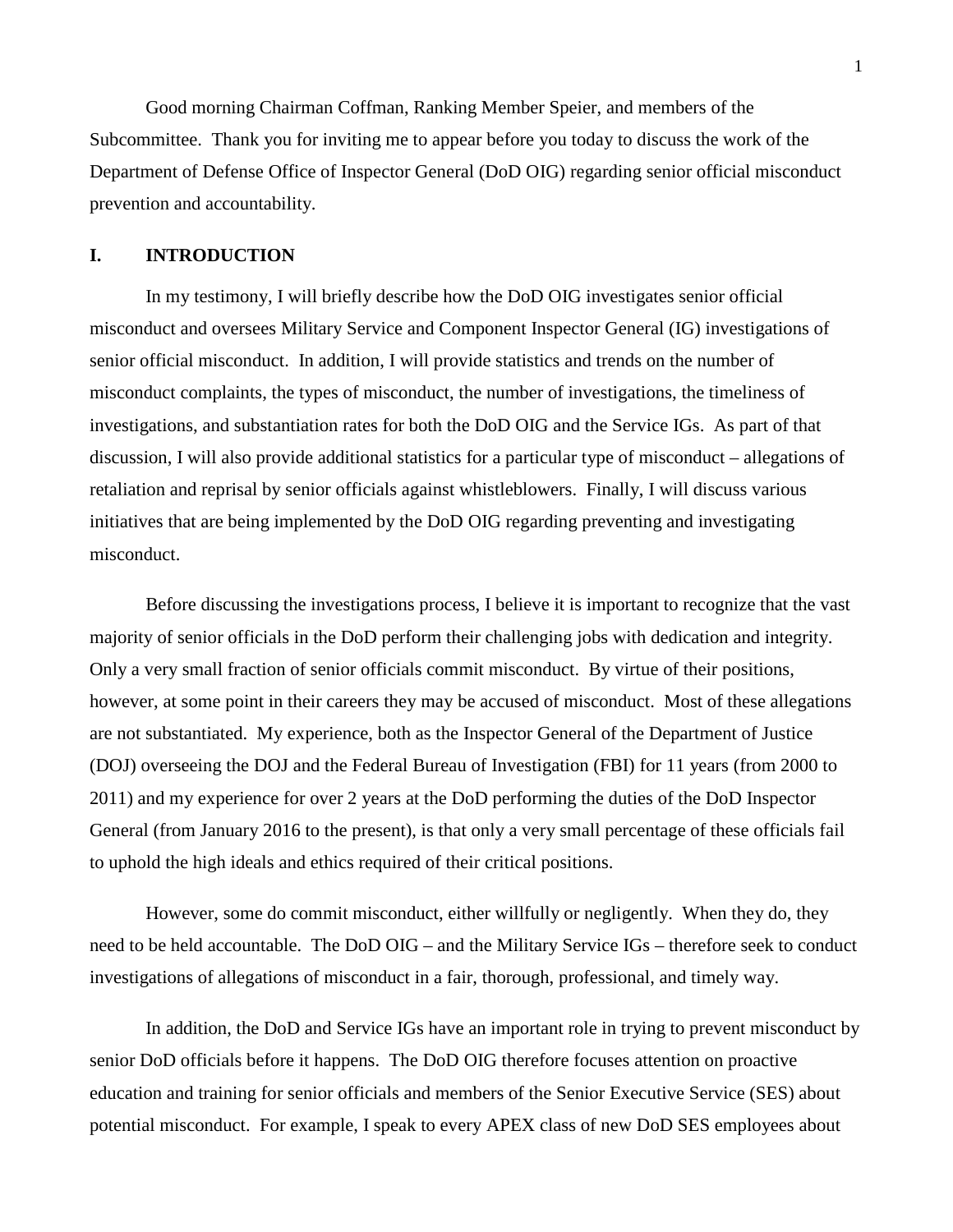the work of the DoD OIG, ethical issues they will face, the types of actions that will get them in trouble, the need to avoid reprisal if there is a complaint against them, and other potential minefields for them. Similarly, I have begun speaking to each CAPSTONE class of new generals and admirals about these topics. I also answer their questions about the investigative process, and explain what they can and cannot do if they are the subject of a misconduct allegation. Through these sessions, we hope to prevent senior officials from inadvertently crossing lines that they should not.

#### **II. DOD OIG INVESTIGATIVE PROCESSES**

However, despite proactive education and training, some officials will cross the line, and others will be accused of crossing the line. The DoD OIG and the Service IGs will therefore need to handle these allegations. In this section of my testimony, I briefly describe the DoD system for reporting and investigating allegations against senior DoD officials.

Under DoD Directive 5505.06, the Military Services and DoD Components are responsible for reporting allegations of misconduct against senior DoD officials to the DoD OIG. Senior Officials are those current or former officers in the rank of O-7 (brigadier general and rear admiral lower half) and above, those selected for promotion to O-7, members of the SES and the Defense Intelligence Senior Executive Service, and Presidential Appointees.

The DoD OIG evaluates each allegation. If the allegation warrants investigation, the DoD OIG either takes investigative responsibility for the allegation, or determines that the allegations should be investigated by a Military Service or Component IG, with oversight by the DoD OIG. Under the Directive, the Service and Component IGs are required to provide the DoD OIG the final report of investigation for review, and are also required to provide a report on disciplinary or administrative actions taken as a result of substantiated investigations.

Under this shared responsibility, the DoD OIG generally assumes responsibility for conducting investigations of allegations against three and four-star general and flag officers, Presidential Appointees, Service Secretaries, DoD Agency Directors, and SES members in the Office of the Secretary of Defense, and allegations where there is reason why the Service or Component IG should not investigate the allegations. The Military Service IGs generally conduct investigations of one and two-star general and flag officers and members of the SES within their Service or Component.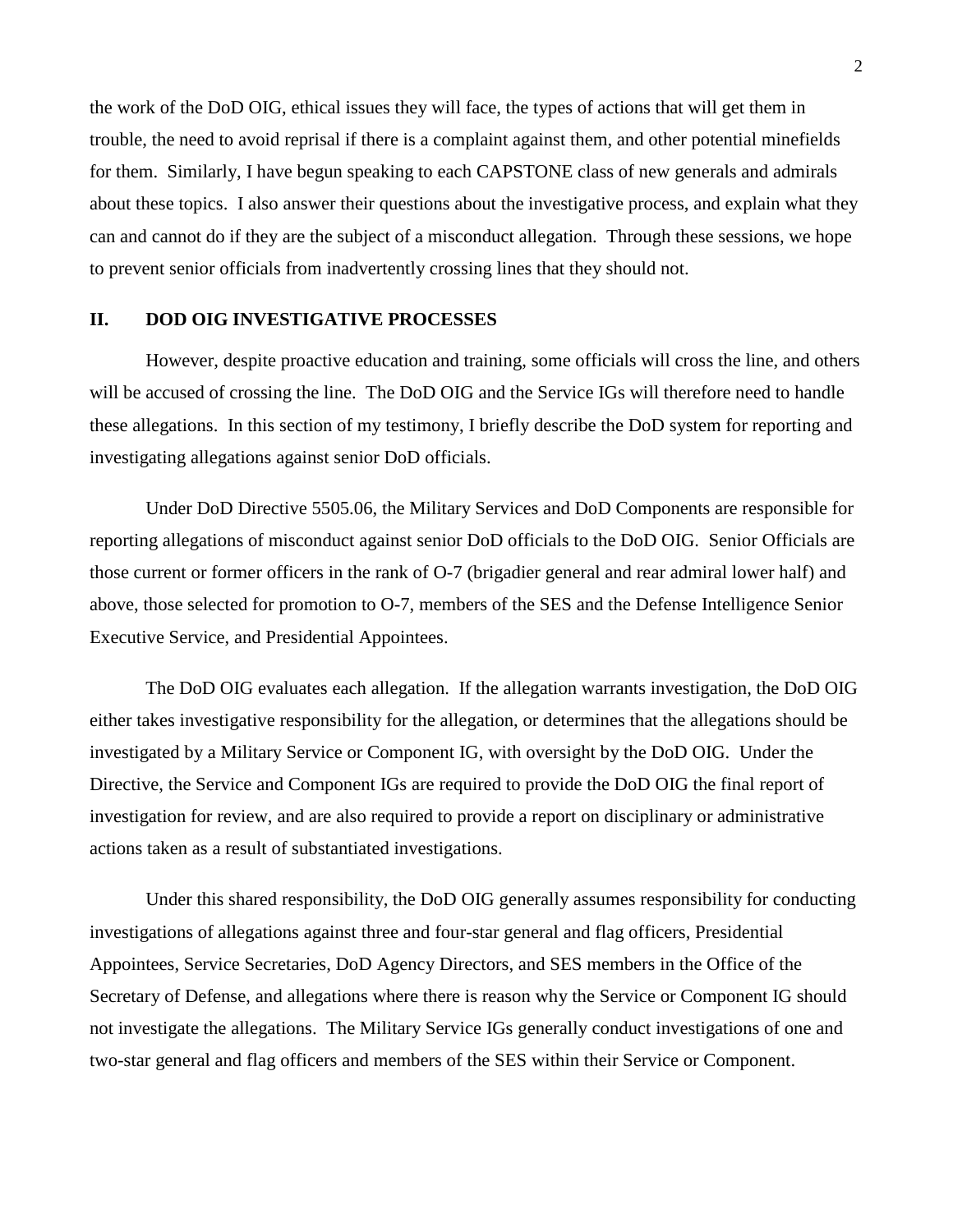To provide an avenue for individuals to report misconduct, the DoD OIG operates a wellpublicized DoD Hotline that allows anyone to confidentially report allegations of misconduct, including allegations against senior DoD officials. The DoD Hotline receives allegations such as those related to misconduct; reprisal; other matters involving fraud, waste, and abuse; or issues related to national security involving DoD programs and operations. The DoD Hotline advertises on radio, television, Twitter, outreach events, and posters displayed at DoD facilities worldwide, as well as at Defense Contractor workplaces.

The DoD OIG also has assigned an OIG official to be the Whistleblower Protection Ombudsman, with responsibility to educate DoD employees and supervisors about their rights, protections, and responsibilities under the various whistleblower protection statutes. We are currently hiring someone to assume these responsibilities as a full-time position.

The DoD Hotline receives approximately 13,000 contacts a year. Some of those involve frivolous complaints or issues having nothing to do with the DoD, and we pass them on to the appropriate agency. However, the DoD Hotline receives many serious and credible allegations involving DoD operations. The DoD Hotline both opens and closes approximately 6,000 cases annually. The Military Service IGs also operate hotlines for Service members and employees to report misconduct or to obtain assistance in matters within their Service.

To investigate administrative allegations of misconduct, the DoD OIG has established an office dedicated to conducting senior official investigations. This office – called Administrative Investigations – is staffed with investigators and attorneys who are experienced and trained in investigating a broad range of misconduct, including potential violations of the Uniform Code of Military Justice, DoD or Service regulations, and whistleblower reprisal claims. Their training includes courses regarding investigative policies, procedures, and IG authorities taught by the Federal Law Enforcement Training Center, the DoD OIG, the Service Inspector General schools, the Council of the Inspectors General on Integrity and Efficiency (CIGIE), and private organizations and universities.

The DoD OIG conducts its senior official administrative investigations using formal processes that comply with the professional standards prescribed by the CIGIE and that are generally consistent across the federal OIG community. Consistent with the IG Act, we conduct these investigations independently, without any input or direction from the DoD. Upon receipt of complaints from hotlines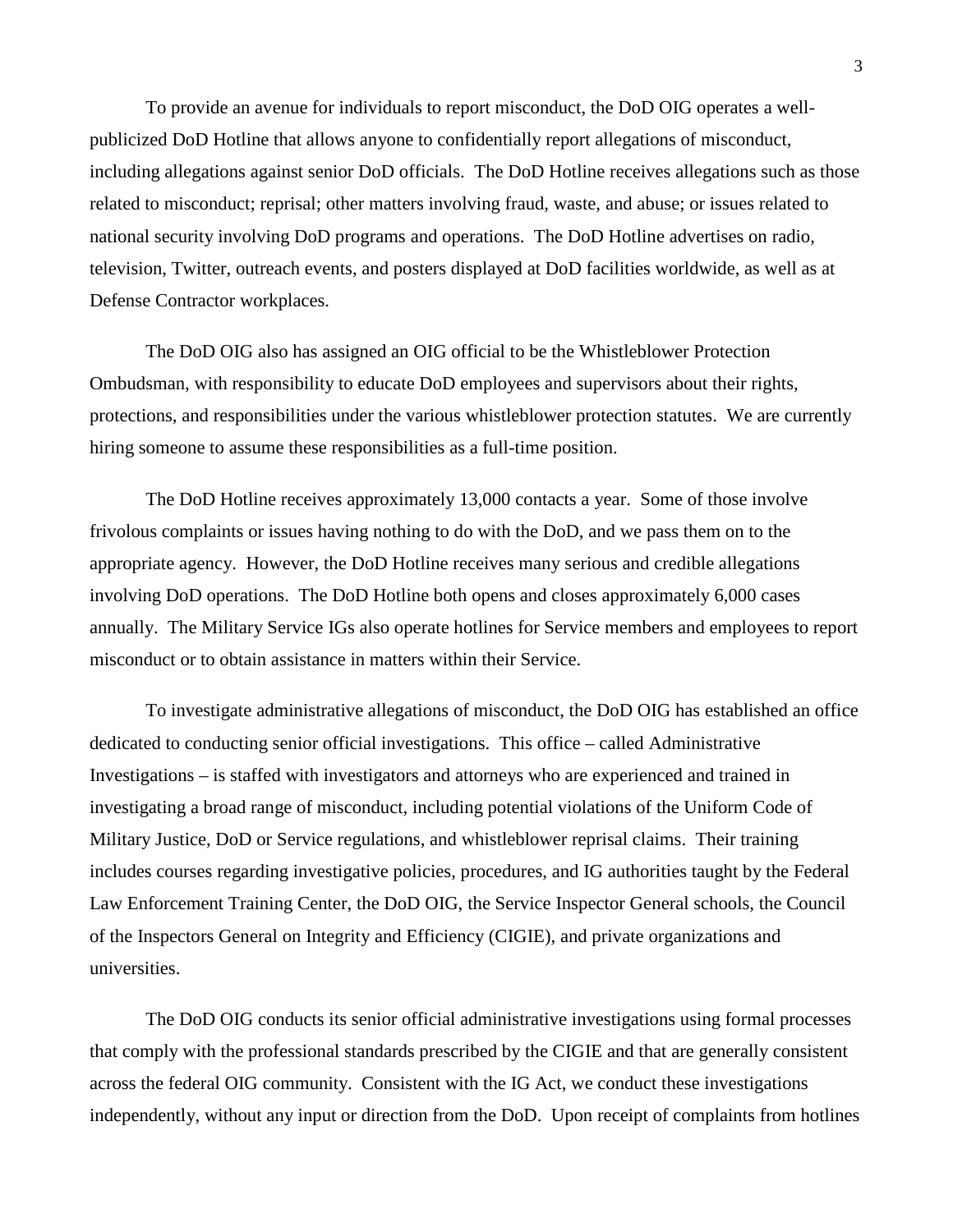or other avenues, including from DoD leadership or Members of Congress, the DoD OIG evaluates the complaints through an intake process to determine if the complaint is credible and warrants investigation. This is an important step to ensure that all complaints are treated appropriately.

If the complaint relates to a possible criminal violation, it is referred to the Defense Criminal Investigative Service (DCIS), which is the DoD OIG's criminal investigative component, to a Military Criminal Investigative Organization (MCIO), or to the FBI.

If the matter is administrative, the allegations are evaluated to determine whether an administrative investigation is warranted. Once the determination has been made to open an administrative investigation, the subject of the investigation is notified of the allegations and that an investigation will be conducted. The investigation proceeds with the collection of evidence and sworn, recorded interviews of the witnesses. Subjects also receive Privacy Act notices and, when appropriate, rights advisements.

At the conclusion of the investigation, the DoD OIG completes a report of investigation that presents the findings on the allegations, reaches conclusions on whether the allegations are substantiated or not, and explains how the conclusions were reached.

In cases where the evidence supports substantiating an allegation, we provide the subject of the investigation a tentative conclusions letter and an opportunity to comment on the report of preliminary findings, and whether anything in the report is inaccurate. We consider any comments, and either issue the final report unchanged or we amend the report if we are convinced any changes are necessary or appropriate. In some cases, we may conduct additional investigative fieldwork in response to the subject's comments.

When we complete the final report of investigation, we notify the subject and provide the report to the subject's chain of command. Under the DoD Directive, it is the responsibility of DoD management to determine the disciplinary action. The Service Secretaries or the Service Chiefs determine the appropriate action to take upon consideration of the DoD OIG report and supporting evidence, as well as other factors relating to the individual's performance or career.

The Service and Component IGs are required to provide the DoD OIG a written summary of the final disciplinary or corrective actions taken in response to substantiated allegations.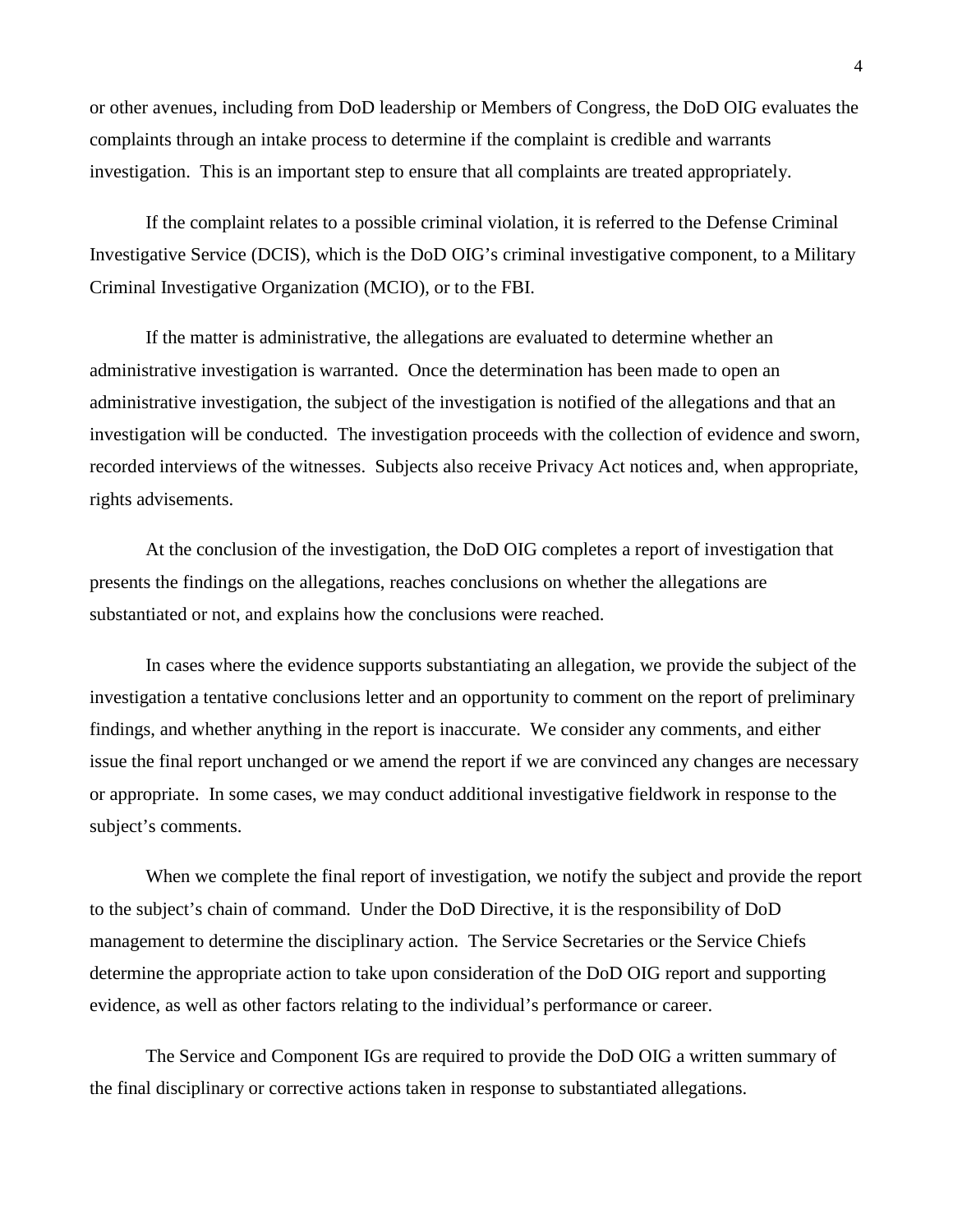The DoD OIG and the Service IGs currently have separate investigative case management systems. The DoD OIG, in coordination with the Service IGs, is developing a standardized case management system -- the Defense Case Activity Tracking System (Enterprise) (D-CATSe) system, which will be used by IGs across the DoD. This standardized system will promote more standardized processes as well as easier, and quicker, transmittal, storage, and sharing of investigative documents and data.

The DoD OIG also considers our reports of investigation for proactive public release, particularly in substantiated cases. We do this because we believe we have a responsibility to be transparent with our reports and findings, particularly when the matters involve issues of significant public concern and relate to high-level officials' actions regarding their official duties. We therefore will consider release, with appropriate redactions, even when the investigation involves classified matters. For example, in our recent investigation involving intelligence reporting at USCENTCOM, we issued and released an unclassified summary report, separate from the more detailed classified version that was not released.

Throughout our investigative process, we are mindful of our obligations under the IG Act to protect the identity of whistleblowers to the greatest extent possible. We recognize that our work relies on the willingness of whistleblowers to report allegations of misconduct, fraud, waste, or abuse and to provide information in IG investigations. Without cooperation from whistleblowers and witnesses, we are less able to detect and deter misconduct and waste, fraud, and abuse.

The DoD OIG also reviews final reports of investigation by Military Service and Component IGs. If we determine that the Service or Component IG investigation did not adequately investigate or address relevant issues or leads, or the report is deficient, we return those investigations for additional work.

In addition to reviews of individual reports, the DoD OIG has recently initiated broader systemic Quality Assessment Reviews of the Military Service IG senior official, whistleblower reprisal, and hotline investigative operations. These reviews are similar to CIGIE peer reviews or Government Accountability Office (GAO) reviews that the DoD OIG undergoes. We conduct these reviews to assess, in a systematic way, the Service IGs' compliance with regulations and professional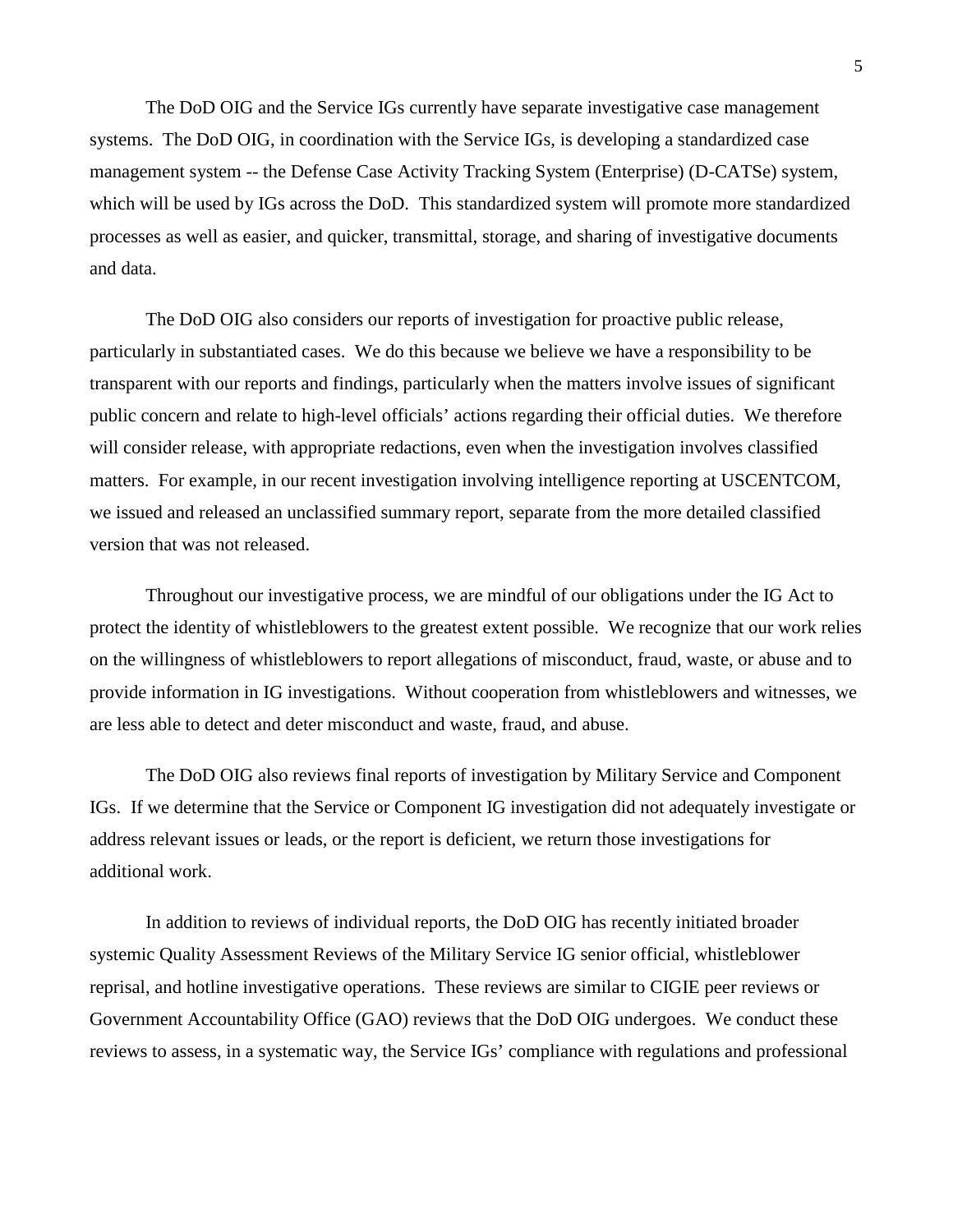standards, to identify areas for improvement, and to share best practices. We have completed such reviews of the offices of the Naval Inspector General and of the Air Force Inspector General. We intend to initiate this year a review of the Army Office of Inspector General.

In addition to investigating and overseeing investigations of misconduct, the DoD OIG is required to provide information relating to senior official misconduct to the DoD and the Congress in connection with the promotion process. Specifically, we perform checks of our investigative files for military officer actions requiring Presidential or Secretary of Defense approval or Senate confirmation. The DoD OIG reports adverse information or reportable information to the Office of the Under Secretary of Defense for Personnel and Readiness, which assembles the information for the DoD and the Senate. Adverse information includes substantiated findings or conclusions from an official investigation or inquiry. Reportable information also includes information related to alleged misconduct or impropriety that is subject to an ongoing investigative, administrative, or judicial process.

### **III. INVESTIGATIONS OF ALLEGATIONS OF MISCONDUCT BY SENIOR OFFICIALS (NON-REPRISAL)**

In this section of my testimony, I provide statistics relating to trends in the numbers and types of senior official investigations (not involving reprisal), substantiated misconduct, and disciplinary actions taken. My testimony presents this data and trends relating to:

- 1) number ofmisconduct complaints against senior officials;
- 2) senior official misconduct cases closed, substantiated, and substantiation rates;
- 3) types of substantiated senior official misconduct allegations;
- 4) number of investigations completed by investigative office;
- 5) component and rank of subjects for substantiated allegations;
- 6) corrective actions by rank of senior official; and
- 7) average days to complete senior official investigations.

After that data, I provide similar trend information separately for complaints involving allegations of reprisal and restriction by senior DoD officials.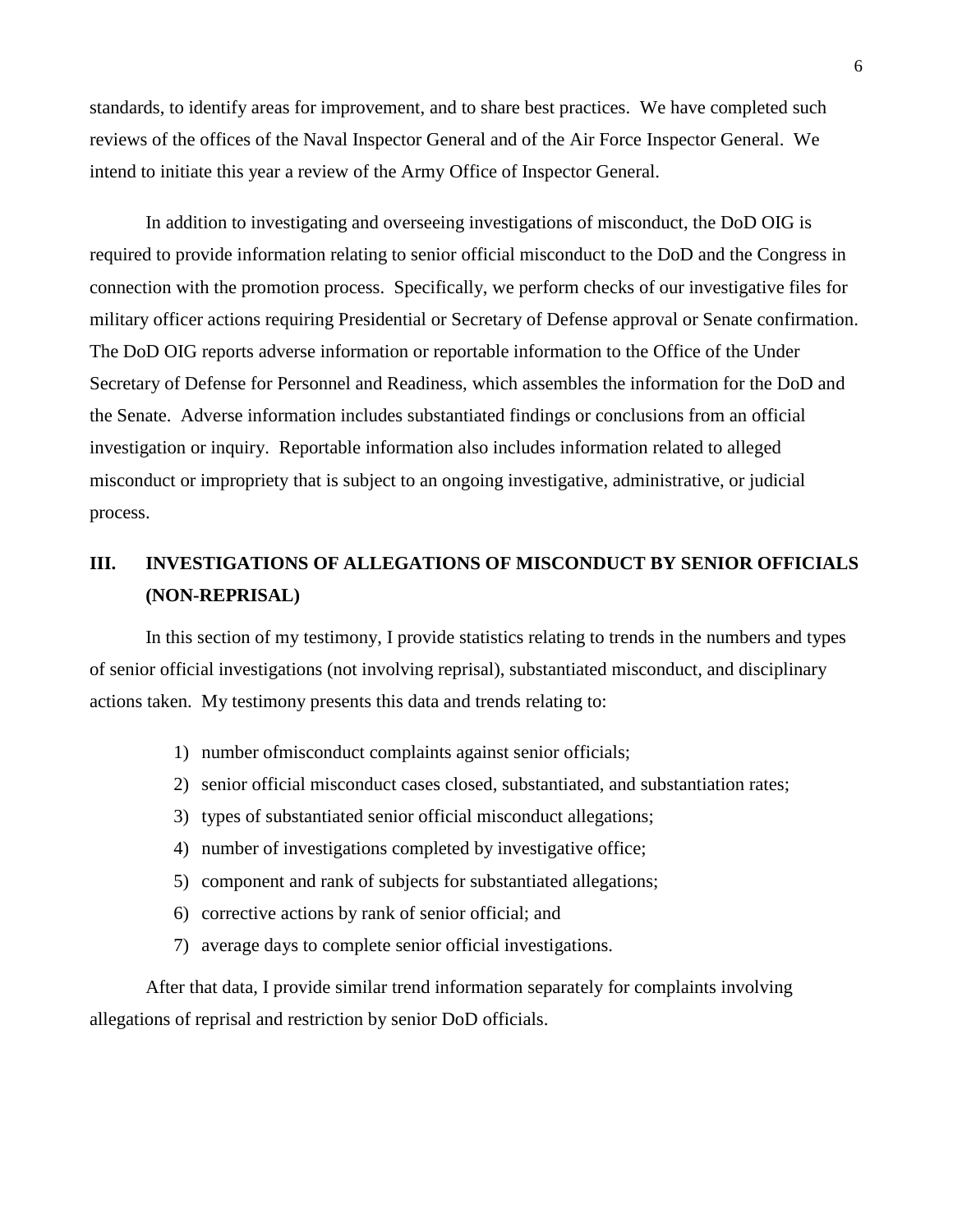As reflected in the following tables, the trend data indicate that there was a significant increase in the number of complaints alleging misconduct by senior DoD officials from FY 2008 to FY 2012, and since then the number of complaints has been stable. During the same period, the number of allegations warranting investigation by the DoD OIG or Service and Component IGs has decreased, while the overall substantiation rate of the allegations investigated has increased. Overall, in recent years, the number of substantiated allegations of misconduct by senior DoD officials has decreased.

#### **Misconduct Complaints Against Senior Officials**

Figure 1 shows the number of misconduct complaints received by the DoD OIG and those reported to us by the Service and Component IGs involving senior DoD officials. Data on allegations related to reprisal and restriction are discussed separately in Section IV of this testimony.

As indicated in Figure 1, the number of senior official misconduct complaints dramatically increased from FY 2008 to FY 2012, rising from 395 in FY 2008 to 815 in FY 2012, but has remained relatively steady since then.





\* These include both complaints received by DoD OIG and those reported by the Service and Component IGs to the DoD OIG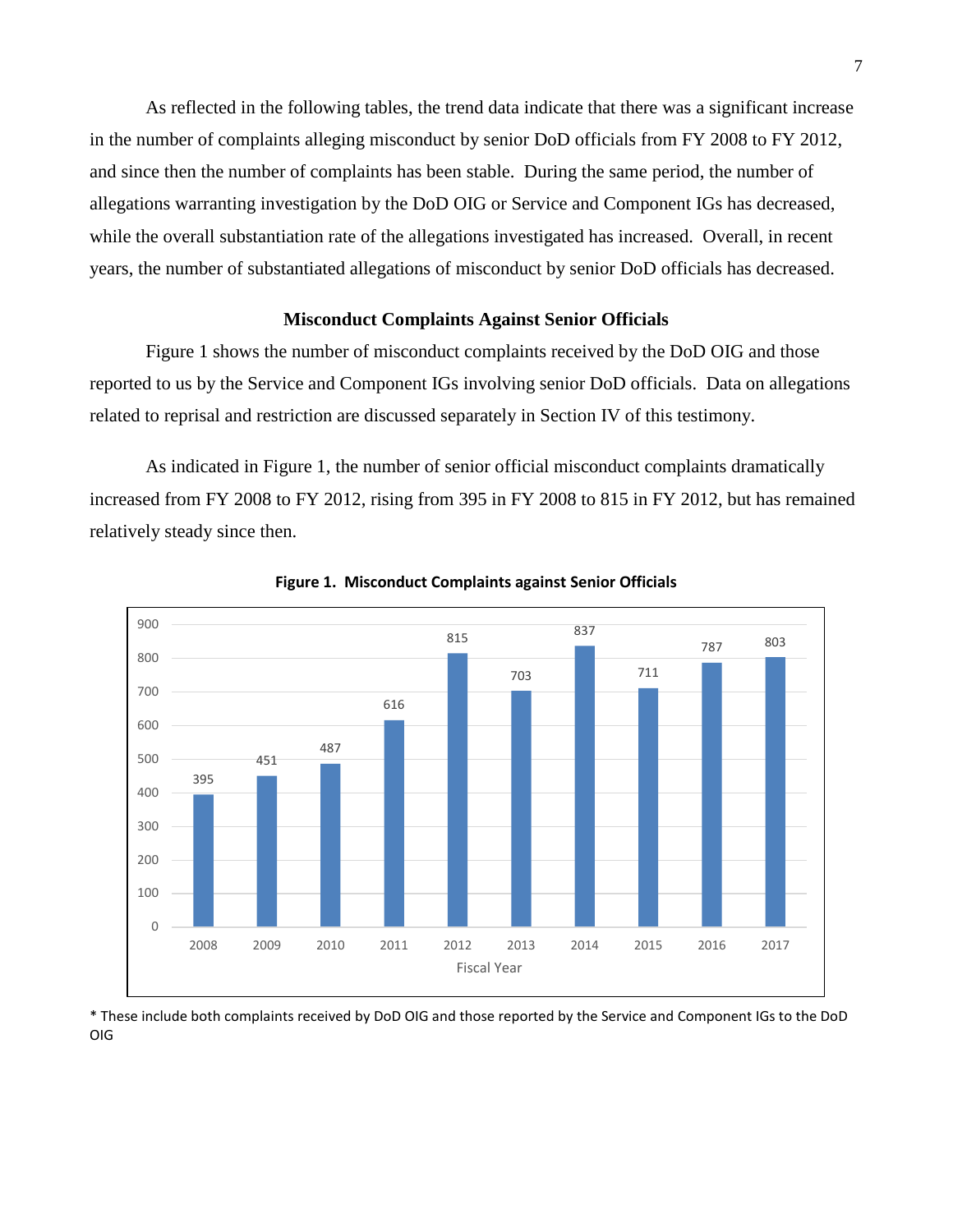#### **Senior Official Misconduct Cases Closed, Substantiated, and Substantiation Rates**

As reflected in Figure 2, the number of investigations conducted by the DoD OIG and Service and Component IGs has steadily declined since FY 2010, from 427 in FY 2010 to 144 in FY 2017. As also reflected in Figure 2, the substantiation rate of investigations conducted has increased, from 14 percent FY 2010 to 34 percent in FY 2017. We believe the decline in the numbers of investigations conducted and the increase in the substantiation rate is attributable to the implementation of a more thorough complaint intake process.



**Figure 2. Number of Senior Official Misconduct Cases Closed, Substantiated, and Substantiation Rates**

\*We extracted the data from fiscal year 2008 through 2012 from our Semiannual Report to the Congress. \*\*Cases closed include closed investigations across the DoD.

Overall, as reflected in Figure 3, the number of senior official cases with any findings of substantiated misconduct rose between FY 2008 and FY 2012, but has steadily declined since then.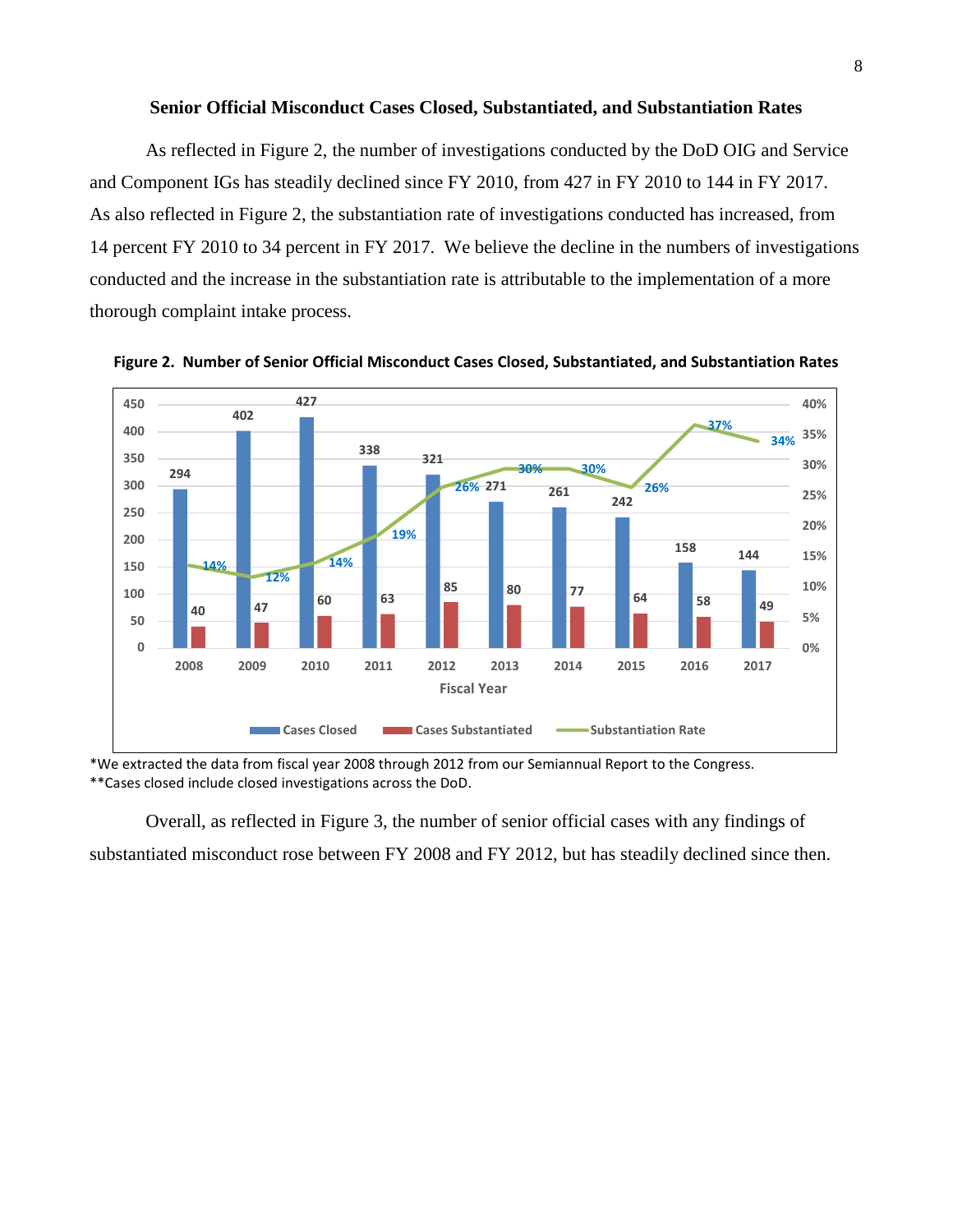

**Figure 3. Number of Substantiated Senior Official Misconduct Cases**

#### **Number of Substantiated Senior Officials Misconduct Allegations**

Within each substantiated case, there may be more than one substantiated violation. Since 2013, our D-CATS database can accurately track the number and type of substantiated allegations within each case. Figure 4 shows that from FY 2013 through FY 2017, the total number of substantiated allegations against senior officials, within all substantiated cases, decreased, from to 83.



**Figure 4. Number of Substantiated Senior Official Misconduct Allegations**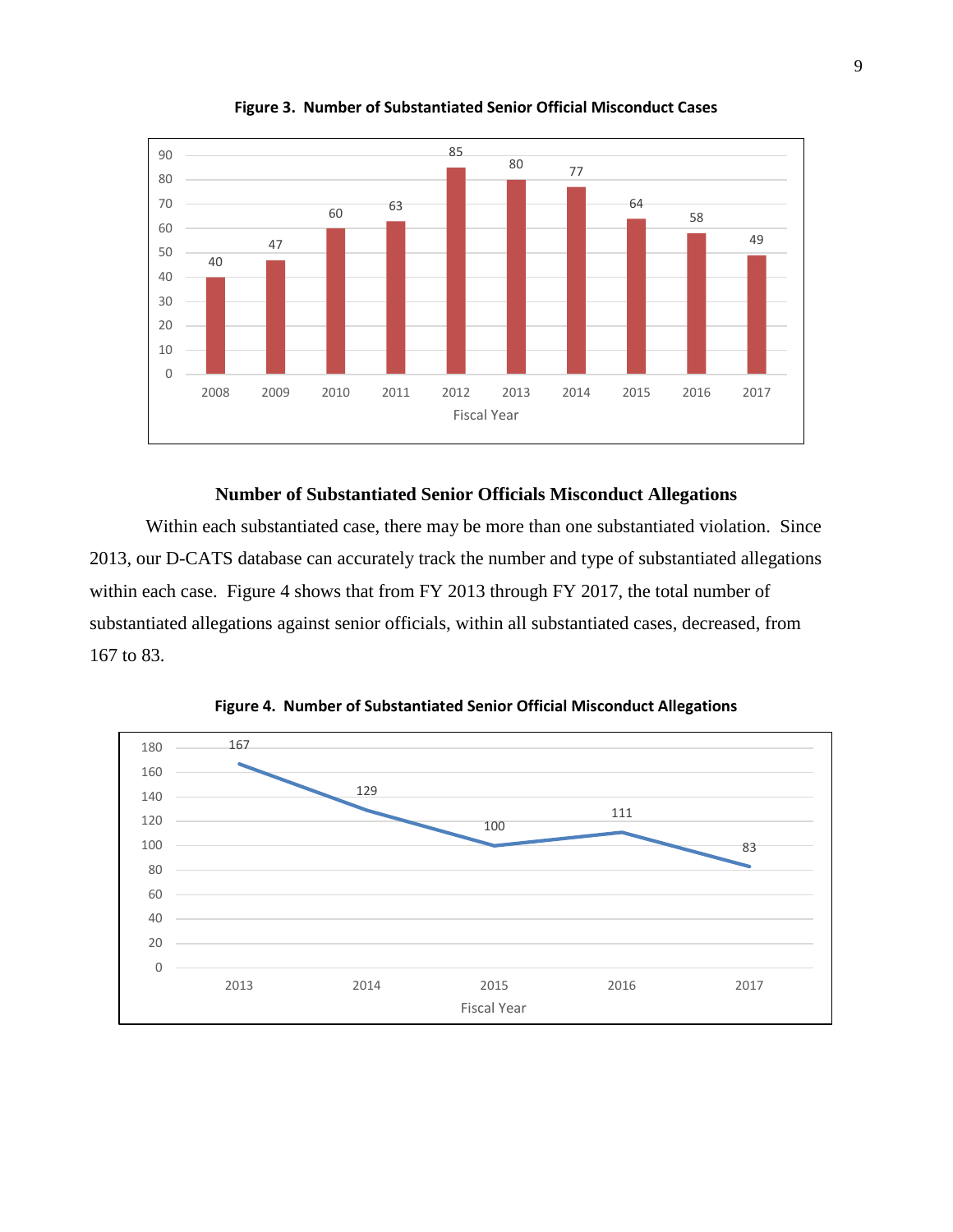I want to make clear our recognition that any misconduct by a senior official is unacceptable. However, to place the numbers in perspective, in FY 2017 the total number of DoD general and flag officers and SES members was 2,327 (963 general and flag officers and 1,364 SES members). Therefore, in FY 2017, the number of cases involving substantiated senior official misconduct involved approximately 2 percent of the DoD senior official population.

#### **Types of Substantiated Senior Officials Misconduct Allegations**

While the types of substantiated allegations against senior officials involve a broad range of misconduct, the allegations primarily fell within five main categories:

- 1) Personal Misconduct or Ethical Violations;
- 2) Improper Personnel Matters;
- 3) Misuse of Government Resources;
- 4) Travel Violations; and
- 5) Other violations.

The Personal Misconduct or Ethical Violations category includes allegations involving inappropriate relationships, such as sexual relationships with subordinates or an improper business relationship with a subordinate. It also includes treating employees with a lack of dignity and respect, improper acceptance of gifts, misuse of position (such as improperly accepting services from a subordinate), misuse of subordinate's time (such as requiring subordinates to perform personal errands), and the improper endorsement of a non-Federal entity (such as using an official position and title improperly).

The Improper Personnel Matters category includes failure to follow regulations, improper hiring actions, prohibited personnel practices, and harassment or discrimination. Examples of such violations include unwelcome physical contact with subordinate employees and improper hiring practices.

The Misuse of Government Resources category includes the misuse of a government vehicle, equipment, supplies, or facilities. Examples of such violations include improperly using a government vehicle for commuting and misuse of military aircraft.

The Travel Violations category includes scheduling official travel for primarily personal reasons, improper authorization of military aircraft or official travel for spouse or other family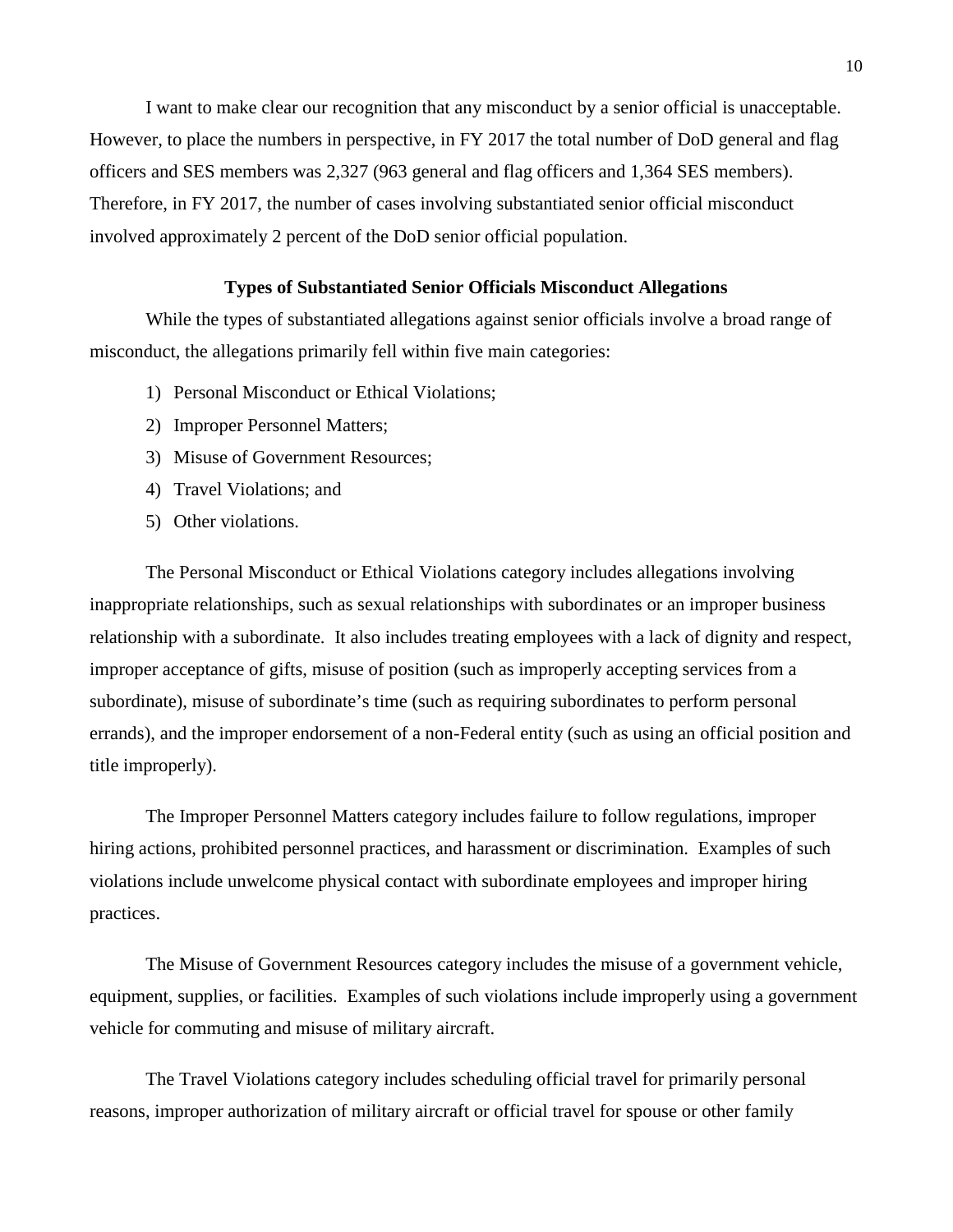members, claiming reimbursement for hotels in excess of per diem rate without justification, improper upgrades on commercial flights, and using preferred airlines or hotels to accrue reward points.

The Other category includes various other types of misconduct, such as improper procurement or contracting and security violations.

Figures 5 and 6 show the data on the types of substantiated allegations, by fiscal year. Figure 5 shows the data as a line chart; Figure 6 provides the same data in a table.





**Figure 6. Types of Substantiated Senior Official Misconduct Allegations (Same Data as Figure 5)**

|                                        | <b>Number of Allegations by Fiscal Year</b> |      |      |      |      |              |  |  |  |  |
|----------------------------------------|---------------------------------------------|------|------|------|------|--------------|--|--|--|--|
| <b>Allegation Type</b>                 | 2013                                        | 2014 | 2015 | 2016 | 2017 | <b>Total</b> |  |  |  |  |
| Personal Misconduct/Ethical Violations | 86                                          | 56   | 35   | 56   | 44   | 277          |  |  |  |  |
| <b>Personnel Matters</b>               | 29                                          | 32   | 30   | 18   | 24   | 133          |  |  |  |  |
| <b>Government Resources</b>            | 18                                          | 15   | 12   | 15   | 6    | 66           |  |  |  |  |
| <b>Travel Violations</b>               | 21                                          | 14   | 14   | 6    |      | 56           |  |  |  |  |
| Other                                  | 13                                          | 12   | q    | 16   | 8    | 58           |  |  |  |  |
| <b>Total Allegations Substantiated</b> | 167                                         | 129  | 100  | 111  | 83   | 590          |  |  |  |  |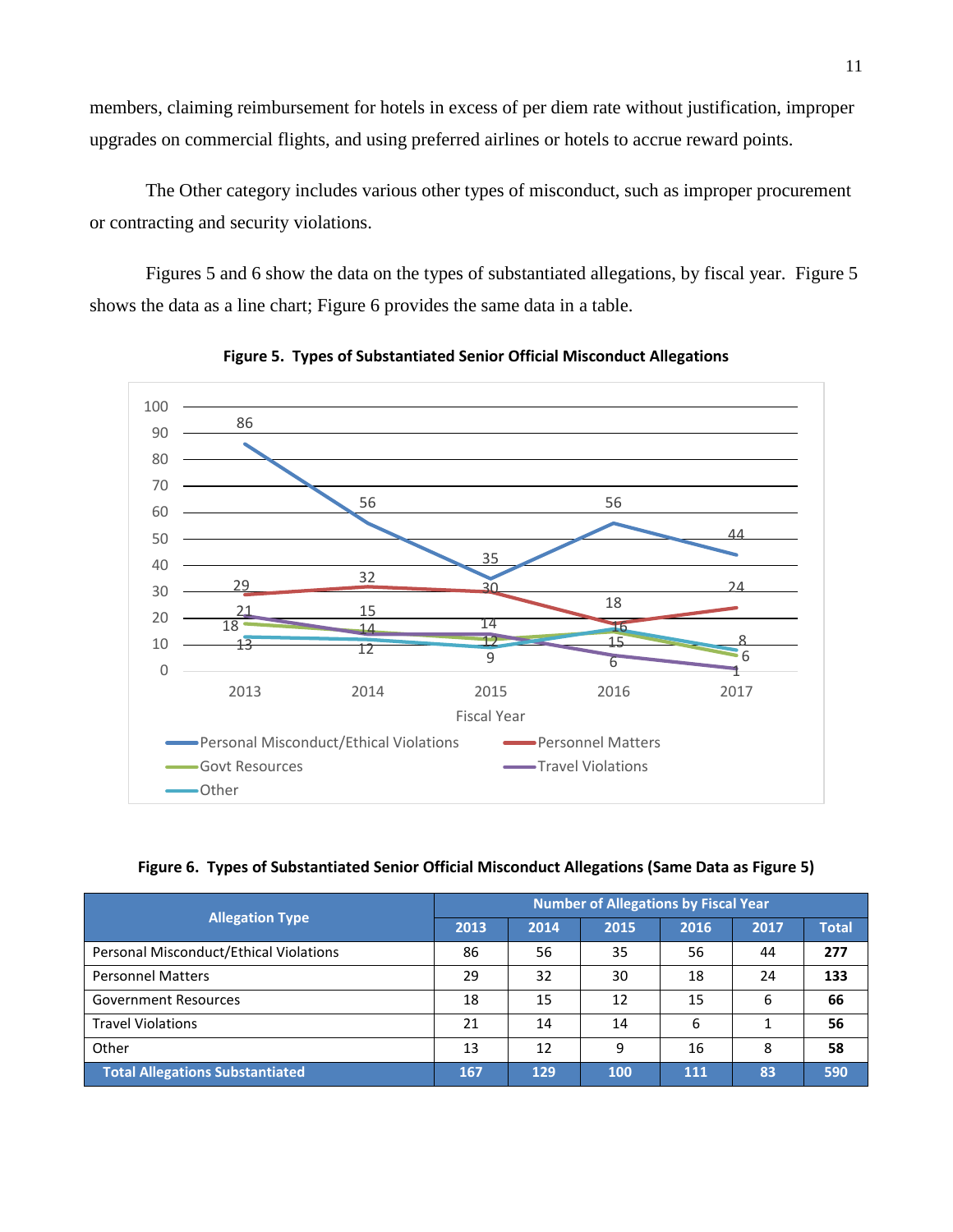#### **Substantiated Allegations of Inappropriate Relationships and Sexual Harassment**

Within these trends, there are areas of additional concern that I want to highlight. As reflected in Figure 7, there are a significant number of substantiated allegations against senior officials engaging in inappropriate relationships, and these cases have received substantial public attention. Examples of substantiated cases include an Army major general who engaged in a sexual relationship and "swinger" lifestyle with a GS-12 employee, starting when he was a lieutenant colonel in 2005 until the Army IG investigated him in 2015. Another example involved an Army major general who engaged in a close personal relationship with a subordinate, which included public displays of affection, thus creating the impression in the command that the two were engaged in an inappropriate relationship. In another example, a different Army major general engaged in a close personal relationship with a subordinate, caused the perception of partiality, and had an adverse impact on the command. In another example, an Army lieutenant general visited adult entertainment clubs while on official travel, engaged in physical contact with female subordinates, and attempted to kiss a female subordinate. In another example, an Air Force brigadier general engaged in an inappropriate relationship with a subordinate married officer that created the perception of favoritism. In another example, an Air Force lieutenant general engaged in an inappropriate relationship with a married female Air Force colonel through sexually suggestive e-mails and invitations to meet privately.

| <b>Allegations</b>         |      | Number of Substantiated Allegations by Fiscal Year |      |      |      |              |  |  |  |  |
|----------------------------|------|----------------------------------------------------|------|------|------|--------------|--|--|--|--|
|                            | 2013 | 2014                                               | 2015 | 2016 | 2017 | <b>Total</b> |  |  |  |  |
| Inappropriate Relationship | 10   | 10                                                 |      |      |      | 44           |  |  |  |  |
| Sexual Harassment          |      |                                                    |      |      |      |              |  |  |  |  |

**Figure 7. Number of Substantiated Allegations of Inappropriate Relationships and Sexual Harassment** 

#### **Investigations of Allegations of Senior Official Misconduct Completed by Investigative Office**

Figure 8 shows the number of investigations of senior official misconduct, broken down by investigative office. The Army IG conducts the largest number of the investigations, which is in line with the Army's larger senior official population.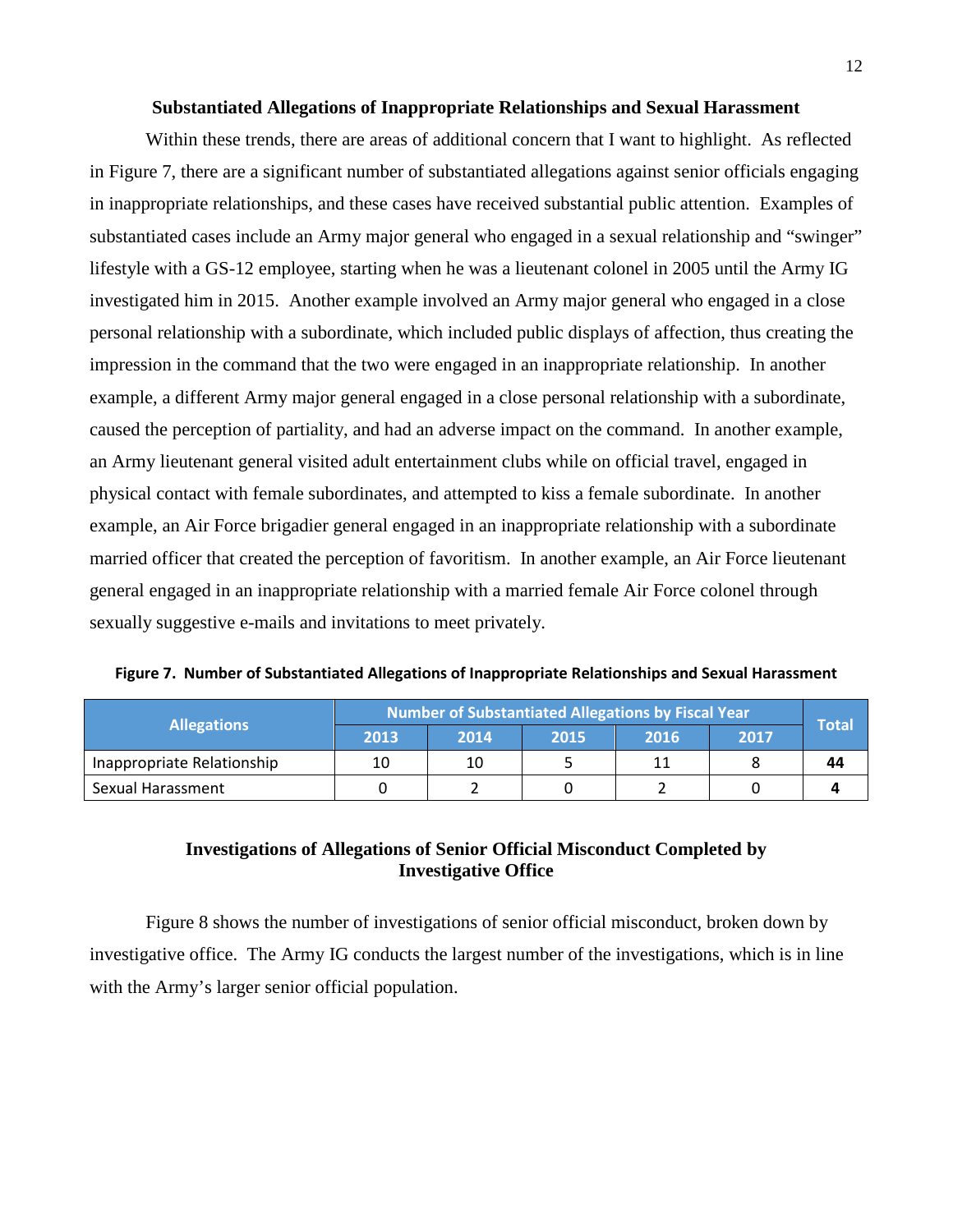|                          |      |      | <b>Number of Investigations by Fiscal Year</b> |      |      | <b>Total</b> |  |
|--------------------------|------|------|------------------------------------------------|------|------|--------------|--|
| <b>Office of Inquiry</b> | 2013 | 2014 | 2015                                           | 2016 | 2017 |              |  |
| Air Force                | 54   | 75   | 60                                             | 31   | 27   | 247          |  |
| Army                     | 141  | 117  | 114                                            | 61   | 63   | 496          |  |
| Defense Agencies         | 22   | 10   | 16                                             | 33   | 28   | 109          |  |
| Joint Command/COCOM      | 3    | 7    | 5                                              | 1    | 4    | 20           |  |
| <b>Marine Corps</b>      | ⇁    | 5    |                                                | 4    | 3    | 26           |  |
| Navy                     | 23   | 21   | 20                                             | 25   | 30   | 119          |  |
| DoD OIG                  | 27   | 28   | 20                                             | 3    | 6    | 84           |  |
| <b>Total</b>             | 277  | 263  | 242                                            | 158  | 161  | 1101         |  |

#### **Figure 8. Number of Investigations of Senior Official Misconduct Completed by Investigative Office**

#### **Component and Rank of Subject for Substantiated Allegations**

Figure 9 shows the number of substantiated allegations of misconduct by senior officials, broken down by the Service and rank of the subject, from FY 2013 through FY 2017.

| <b>Component</b>                 |            |         |          |          | <b>Rank/Grade</b> |            |    |                  | <b>Total ISO</b>                           |
|----------------------------------|------------|---------|----------|----------|-------------------|------------|----|------------------|--------------------------------------------|
|                                  | $0 - 6(P)$ | $0 - 7$ | $0 - 8$  | $0 - 9$  | $0 - 10$          | <b>SES</b> | PA | NAF <sub>6</sub> | <b>Substantiated</b><br><b>Allegations</b> |
| Air Force                        | 26         | 48      | 53       | 2        | 1                 | 17         | 1  | 0                | 148                                        |
| Army                             | 32         | 76      | 63       | 10       | 0                 | 22         | 0  | 0                | 203                                        |
| COCOM/Defense Agencies/<br>Other | 0          | 0       | 0        | $\Omega$ | 0                 | 169        | 3  | 0                | 172                                        |
| <b>Marines</b>                   | 0          | 5       | 7        | 3        | 0                 | 0          | 0  | 0                | 15                                         |
| <b>NAFI</b>                      | 0          | 0       | $\Omega$ | 0        | 0                 | $\Omega$   | 0  | 3                | 3                                          |
| Navy                             | 1          | 13      | 13       | 9        | 0                 | 13         | 0  | 0                | 49                                         |
| <b>Total</b>                     | 59         | 142     | 136      | 24       | 1                 | 221        | 4  | 3                | 590                                        |

**Figure 9. Component and Rank of Subject for Substantiated Allegations**

\*O-6(P) are those O-6's who were selected for promotion to O-7 but were not yet been promoted.

#### **Corrective Actions by Rank of Senior Officials**

An essential part of accountability is whether disciplinary or corrective actions are taken in response to substantiated investigations. The DoD regulation governing investigations of senior DoD officials requires that the corrective actions taken in response to senior official investigations be reported to the DoD OIG. Figure 10 shows the corrective actions reported to the DoD OIG for the 590 substantiated allegations of senior official misconduct from FY 2013 to FY 2017. There were 346 corrective actions taken, and 81 are pending follow-up (action not yet reported).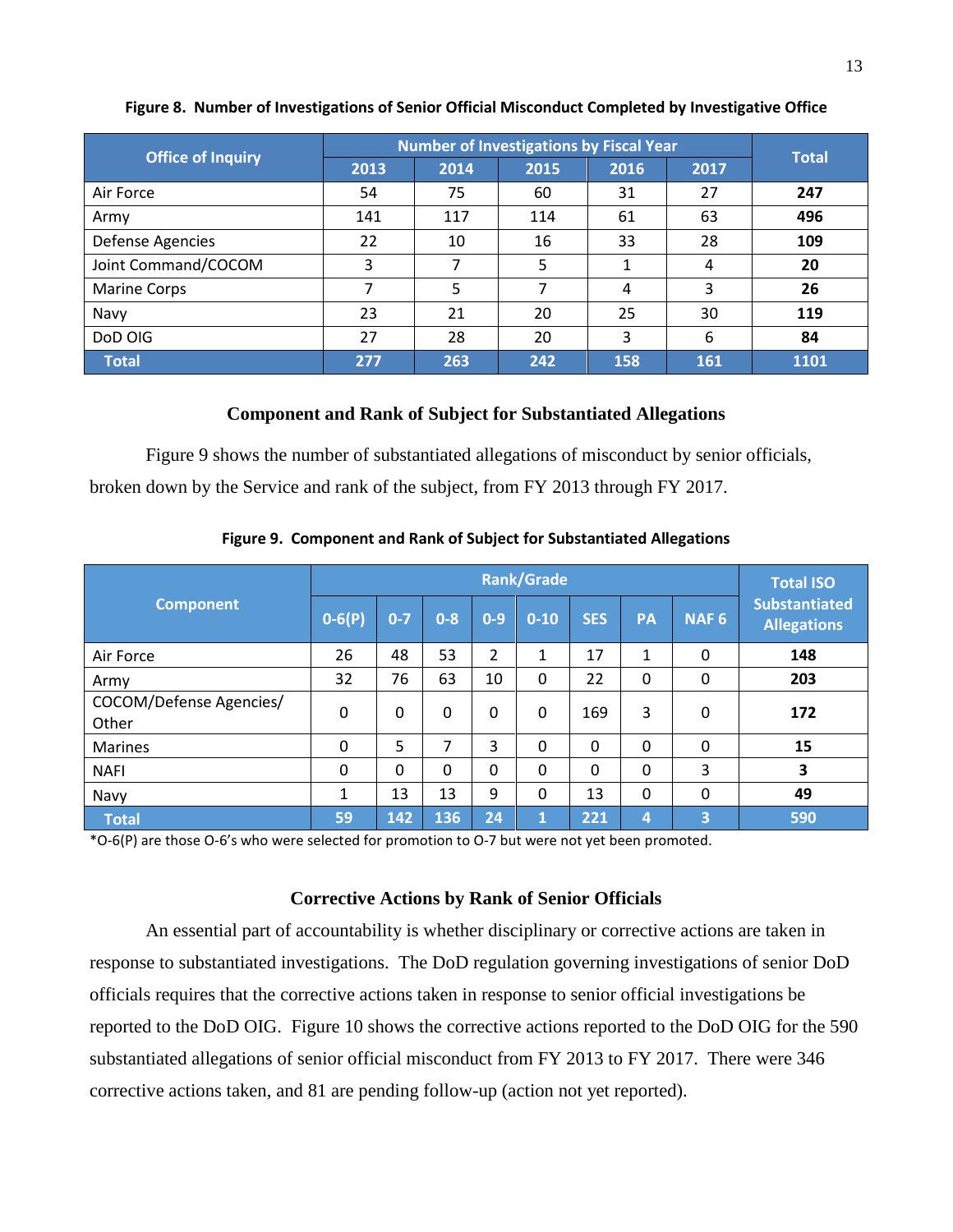| <b>Corrective Actions Taken</b>   | $O-6(P)$       | $O-7$ | $O-8$ | $O-9$        | $O-10$ | <b>SES</b> | PA | <b>NAF6</b> | <b>Total</b> |
|-----------------------------------|----------------|-------|-------|--------------|--------|------------|----|-------------|--------------|
| Declined to Take Action           | $\mathfrak{p}$ | 5     | 8     | 4            |        | 9          | 1  |             | 29           |
| Letter of Counseling              | 13             | 29    | 19    | 4            |        | 11         |    |             | 76           |
| Other                             | 1              | 1     | 3     | 3            |        | 4          | 1  |             | 13           |
| Recover - Money                   |                | 1     | 3     |              | 1      |            |    |             | 5            |
| Reduction in Rank/Grade           |                |       | 2     |              |        | 4          |    |             | 6            |
| <b>Removed From Assignment</b>    | 1              | 1     | 3     | $\mathbf{1}$ |        | 3          |    |             | 9            |
| Resigned                          |                |       |       |              |        | 13         |    |             | 13           |
| Restitution                       |                |       | 1     |              |        | 6          |    |             | 7            |
| Retired                           | 2              |       | 3     | 1            |        | 15         |    | 1           | 22           |
| Suspension Individual With Pay    |                |       |       |              |        | 5          |    |             | 5            |
| Suspension Individual Without Pay |                |       |       |              |        | 6          |    |             | 6            |
| <b>Verbal Counseling</b>          | 6              | 19    | 22    | 4            |        | 21         |    |             | 72           |
| Verbal Reprimand                  |                |       |       |              |        | 3          |    |             | 3            |
| <b>Written Reprimand</b>          | 13             | 29    | 20    | 3            |        | 15         |    |             | 80           |
| Pending Follow - Up Action        | 4              | 15    | 14    |              |        | 46         | 2  |             | 81           |
| <b>Total</b>                      | 42             | 100   | 98    | 20           | 1      | 161        | 4  | 1           | 427          |

**Figure 10. Corrective Actions by Rank of Senior Official**

For 29 allegations (or 5% of the substantiated allegations), DoD Components declined to take action. A variety of reasons was provided to the DoD OIG for these decisions, such as disagreement that the finding should be substantiated, the minor type of misconduct, and the official's otherwise exemplary performance.

#### **Average Days to Complete Senior Official Investigations**

IGs across the DoD strive to conduct senior official investigations in a timely manner. However, as reflected in Figure 11 (average days to complete investigations), over the past 5 years it is taking longer for IGs to complete investigations.

|                     | Average Days per Fiscal Year |      |      |      |      |  |  |  |  |
|---------------------|------------------------------|------|------|------|------|--|--|--|--|
| Office of Inquiry   | 2013                         | 2014 | 2015 | 2016 | 2017 |  |  |  |  |
| Air Force           | 208                          | 176  | 189  | 192  | 203  |  |  |  |  |
| Army                | 168                          | 195  | 307  | 275  | 453  |  |  |  |  |
| Defense Agencies    | 109                          | 208  | 353  | 377  | 401  |  |  |  |  |
| Joint Command/COCOM | 129                          | 176  | 126  | 126  | 147  |  |  |  |  |
| <b>Marine Corps</b> | 136                          | 161  | 209  | 361  | 321  |  |  |  |  |
| Navy                | 145                          | 232  | 198  | 188  | 223  |  |  |  |  |
| DoD OIG             | 267                          | 316  | 235  | 269  | 472  |  |  |  |  |

| Figure 11. Average Days to Complete Investigations by Investigative Office |  |  |  |
|----------------------------------------------------------------------------|--|--|--|
|                                                                            |  |  |  |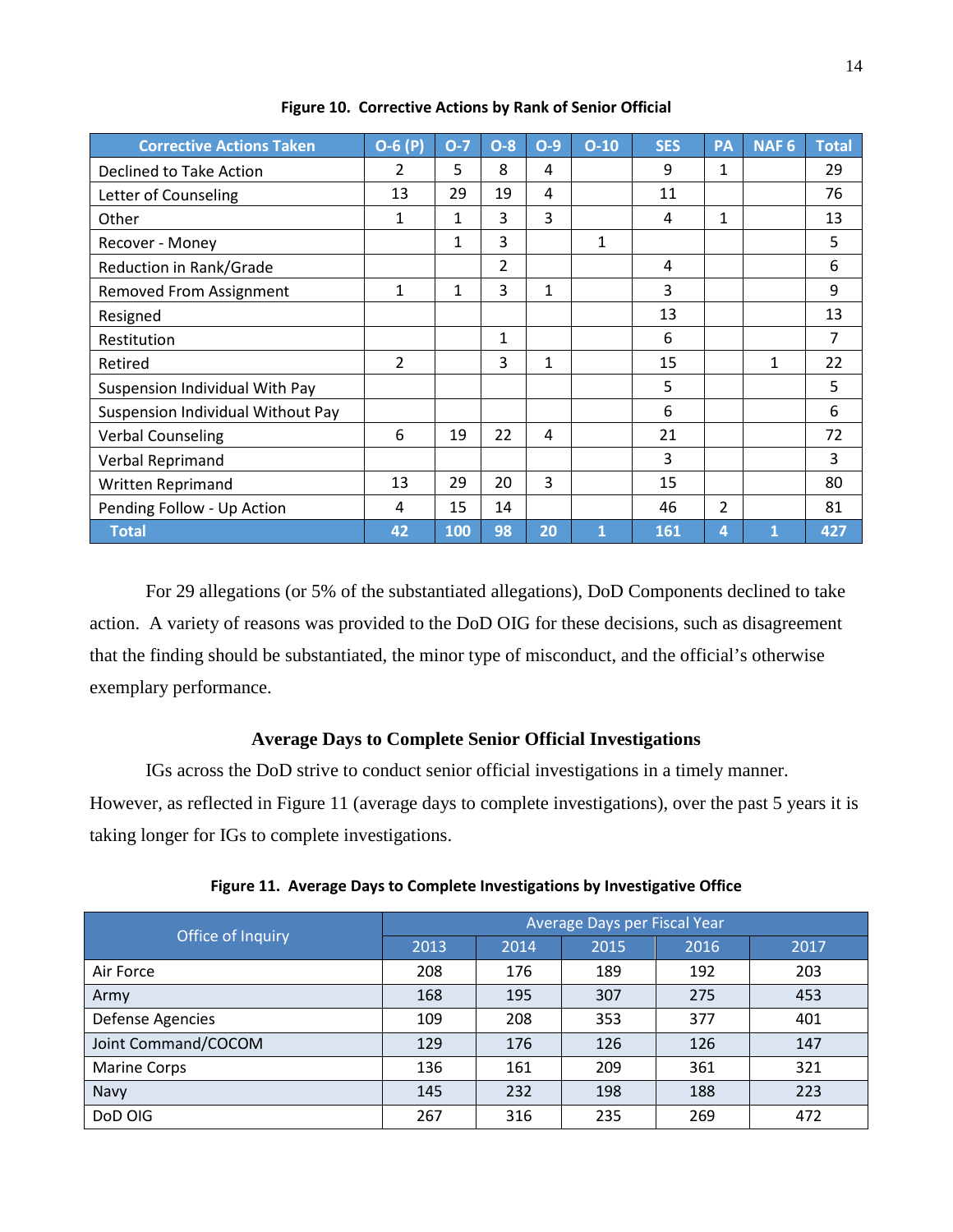There are several factors that have affected the timeliness of IG investigations during this time period. One is the increased complexity of the matters under investigation, including the increasing amount of digital and electronic evidence that needs to be reviewed. Another factor is the increased scrutiny these cases receive, which leads to greater thoroughness and lengthier reports. Another factor is the need to intake, evaluate, and refer the increasing number of complaints of misconduct, even if these complaints do not result in investigations. In addition, as reflected in the next section of my testimony, the number of whistleblower reprisal complaints and investigations has increased, requiring increased IG investigative resources, which can affect the resources available to handle senior official cases. At the same time, IGs have had relatively static or decreasing resources to assign to conduct senior official investigations, which impacts timeliness.

For example, within the DoD OIG, our budget has not kept pace with the growth of the DoD budget over the last 5 years, while the overall caseload and our oversight responsibilities have significantly increased. The same is true for many of the Service and Component IGs.

In addition, the DoD OIG recently has been asked to handle several high profile, resourceintensive investigations, such as allegations that senior officials in USCENTCOM distorted intelligence to make the efforts against ISIS in Iraq and Syria appear more successful than the intelligence warranted. The DoD OIG devoted many of its senior official investigators to conduct this important investigation, which is what caused the spike in our timeline for the few DoD OIG investigations closed in FY 2017. Specifically, we assigned a team of about 30 DoD OIG employees, led by our senior officials' investigations directorate, to thoroughly investigate these serious allegations. The USCENTCOM investigation lasted 17 months, required the review of over one million electronic documents, involved interviews of over 100 witnesses, and resulted in a classified report of 542 pages and an unclassified, publicly released report of 190 pages. This case caused the increase in the DoD OIG's average time for cases closed in FY 2017 and continued to have lagging effects for cases closed in FY 2018.

In addition, another factor affects DoD OIG timeliness. To enhance thoroughness as well as fairness, we give the subjects of substantiated investigations an opportunity to comment on our tentative conclusions before we complete our final report, to provide us any additional information they believe is relevant, and to correct any inaccuracies in the report before it is completed. We also summarize and address relevant issues raised by the subjects in their comments in our final reports. Sometimes, the comments process leads to additional fieldwork, which further extends the time for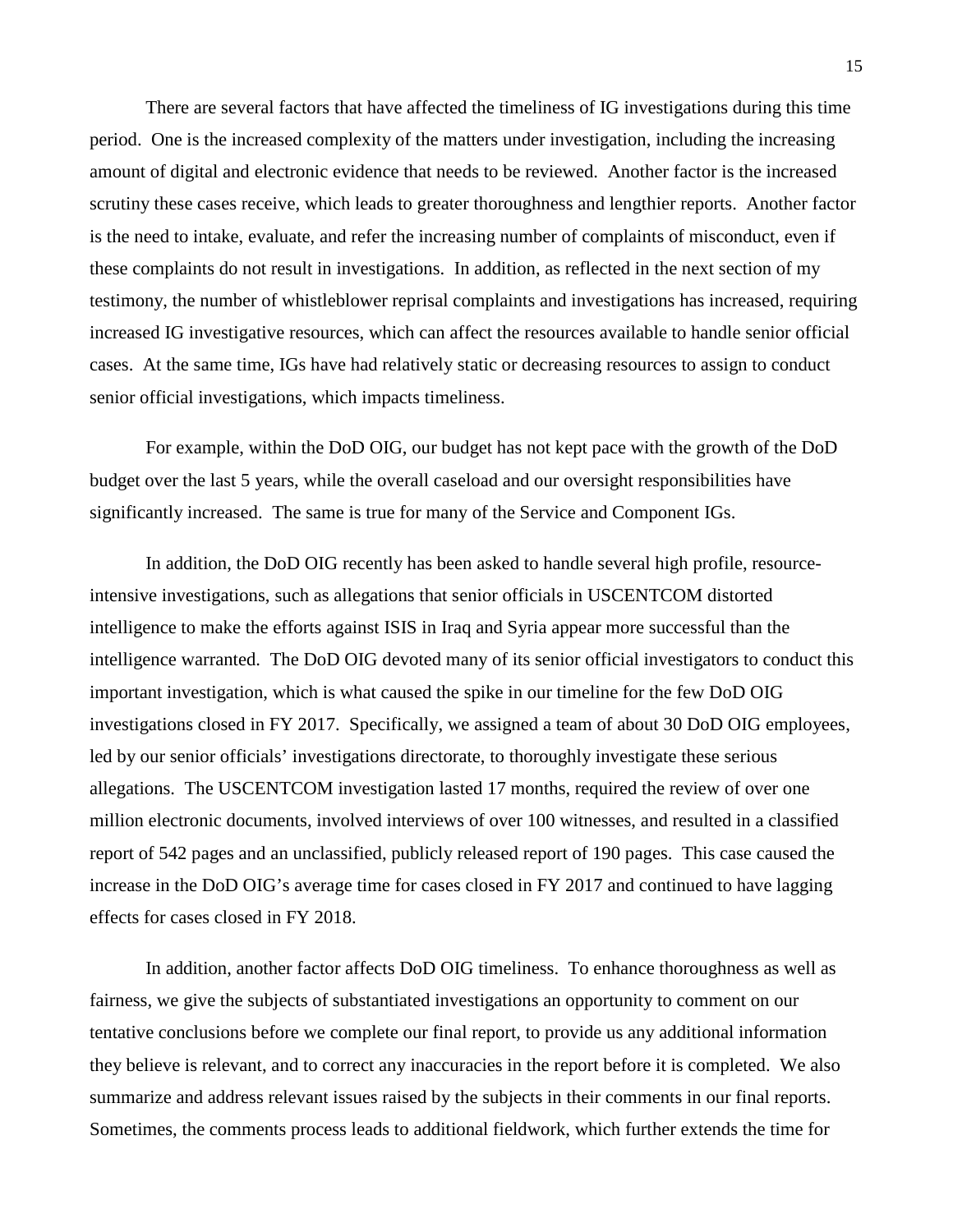completing reports. In addition, subjects often consult with a personal attorney before submitting a response, and in the interest of fairness, we grant reasonable requests for extensions. These actions typically delay our reports by several weeks or even months.

We will consider revising the report, and correcting any inaccuracies, if the subjects can convince us that we have something wrong. We do not change a report to appease the subject of the investigation or to change language in the report in a way that the subject simply prefers. However, if we have included something in the report that is not fully accurate or clear, we should be open to modifying it to improve the accuracy of the product. While this process can increase the amount of time to complete an investigation, we believe it is a fair and appropriate process, and we intend to continue to use it.

Yet, having noted all these factors that affect timeliness, we recognize that these investigative timelines are too long. Timeliness of investigations can affect morale, and readiness, and the pendency of an investigation can prevent senior officers from being promoted or retiring. We believe that if senior officials commit misconduct, they should be held accountable in a timely manner; if they did not, they should be cleared in a timely manner. The DoD OIG and the Service and Component IGs are therefore seeking ways to improve timeliness, including streamlining and standardizing investigative processes across the DoD.

Moreover, as discussed in Figure 12, the DoD OIG has made improvements over the past five years in the timeliness of our oversight reviews of Service and Component IG investigation reports. We also give priority to reviewing investigations involving officers who are pending career actions that require Senate confirmation. As reflected in Figure 12, we have significantly reduced the time we take to conduct such oversight reviews.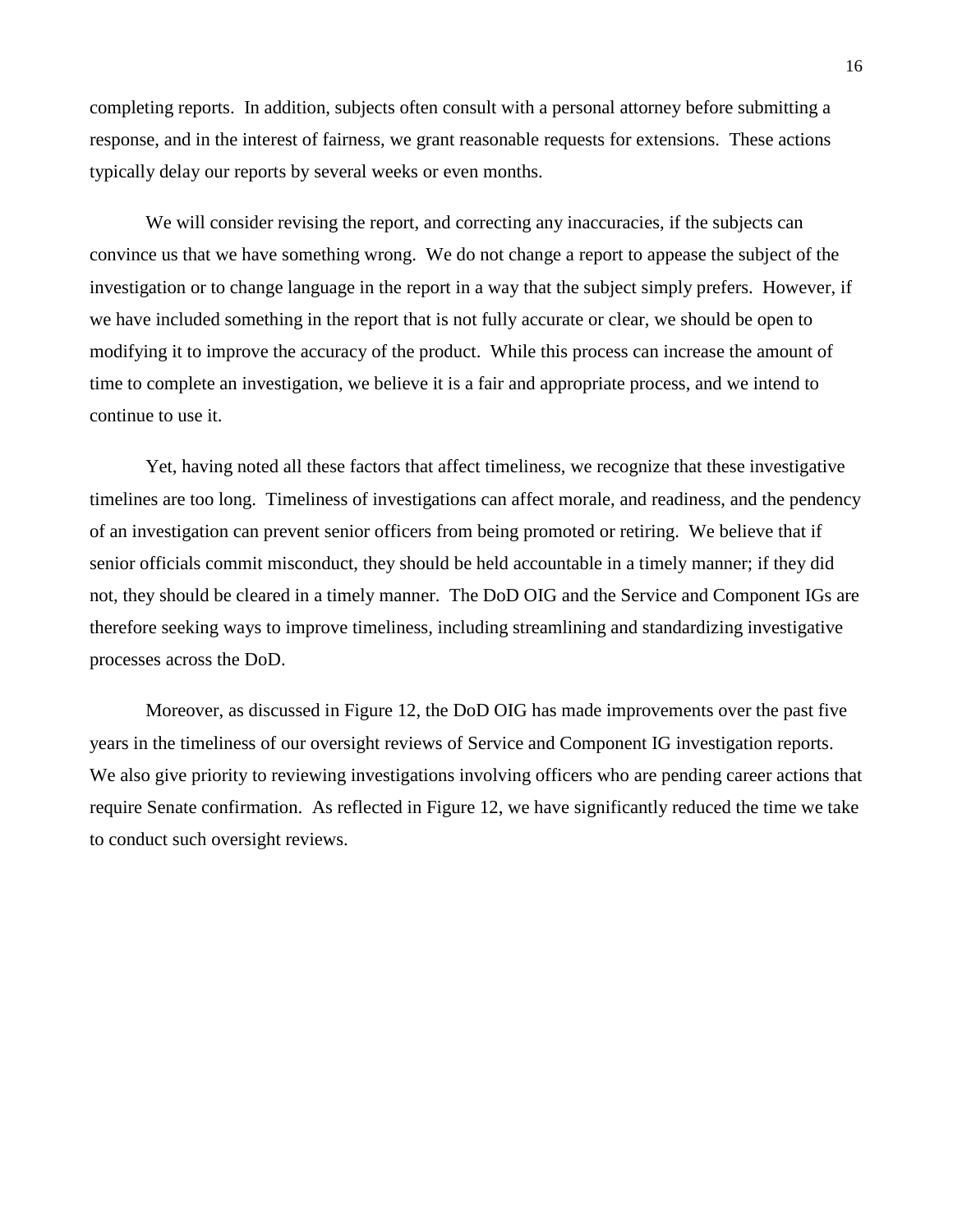

**Figure 12. Average Days for the DoD OIG to Complete Reviews of Component Investigation Reports**

In addition, to address timeliness, the DoD OIG has reassigned resources from other components of the OIG to its administrative investigations unit, which conducts senior official and reprisal investigations. Specifically, in 2017, we allocated 21 additional positions to the DoD OIG's administrative investigative unit, which is in the process of selecting and filling those additional positions.

However, balancing timeliness with thoroughness is a continuing challenge, with no easy answers. Each case relies upon the judgment of professional investigators to determine when there is enough evidence to complete the investigation and reports, and when the key issues have been addressed and the key questions answered in sufficient detail. But we will continue to focus attention on the timeliness of investigations, both in the DoD OIG and with the Service and Component IGs.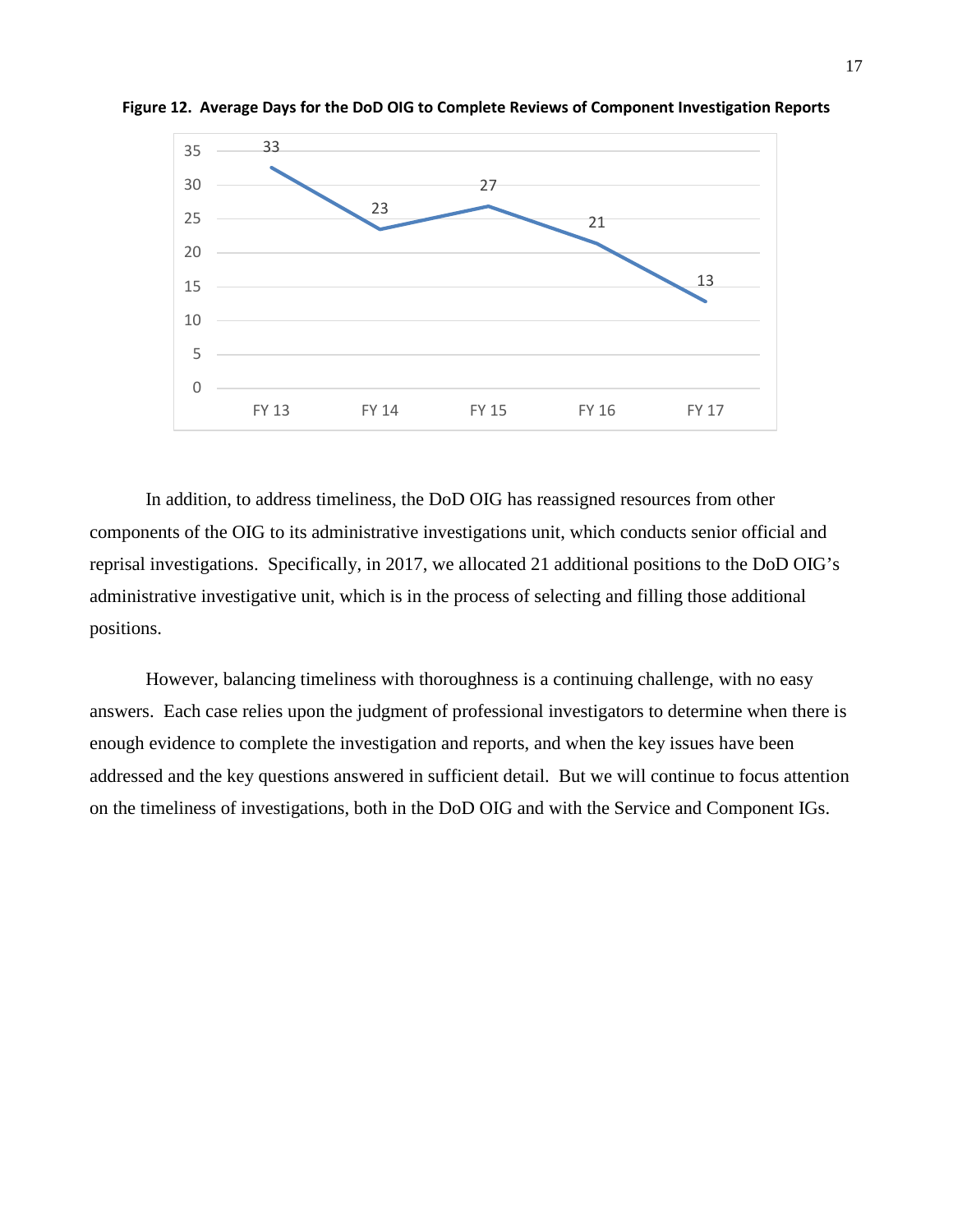### **IV. INVESTIGATIONS OF ALLEGATIONS OF REPRISAL AND RESTRICTION BY SENIOR OFFICIALS**

Because I know the Committee is very interested in the investigation of allegations that senior officials retaliated against whistleblowers for their protected disclosures, I will provide data on these investigations separately in this section of my testimony. The data on these types of allegations are not included in the data, discussed in Section III, regarding other allegations of senior official misconduct.

In addition to reprisal investigations, the data in this section includes investigations regarding alleged restriction of military members from making a lawful communication with Congress or an Inspector General. See 10 U.S.C. § 1034(a).

#### **Reprisal and Restriction Complaints against Senior Officials**

As reflected in Figure 13, the number of complaints received by the DoD OIG and Service and Component IGs alleging reprisal or military restriction by senior officials has increased by 14 percent over the last 5 years, from 145 in FY 2013 to 165 in FY 2017.





By contrast, the number of reprisal and restriction complaints against all subjects has increased from 1013 to 1804 over the last 5 years, or 78 percent.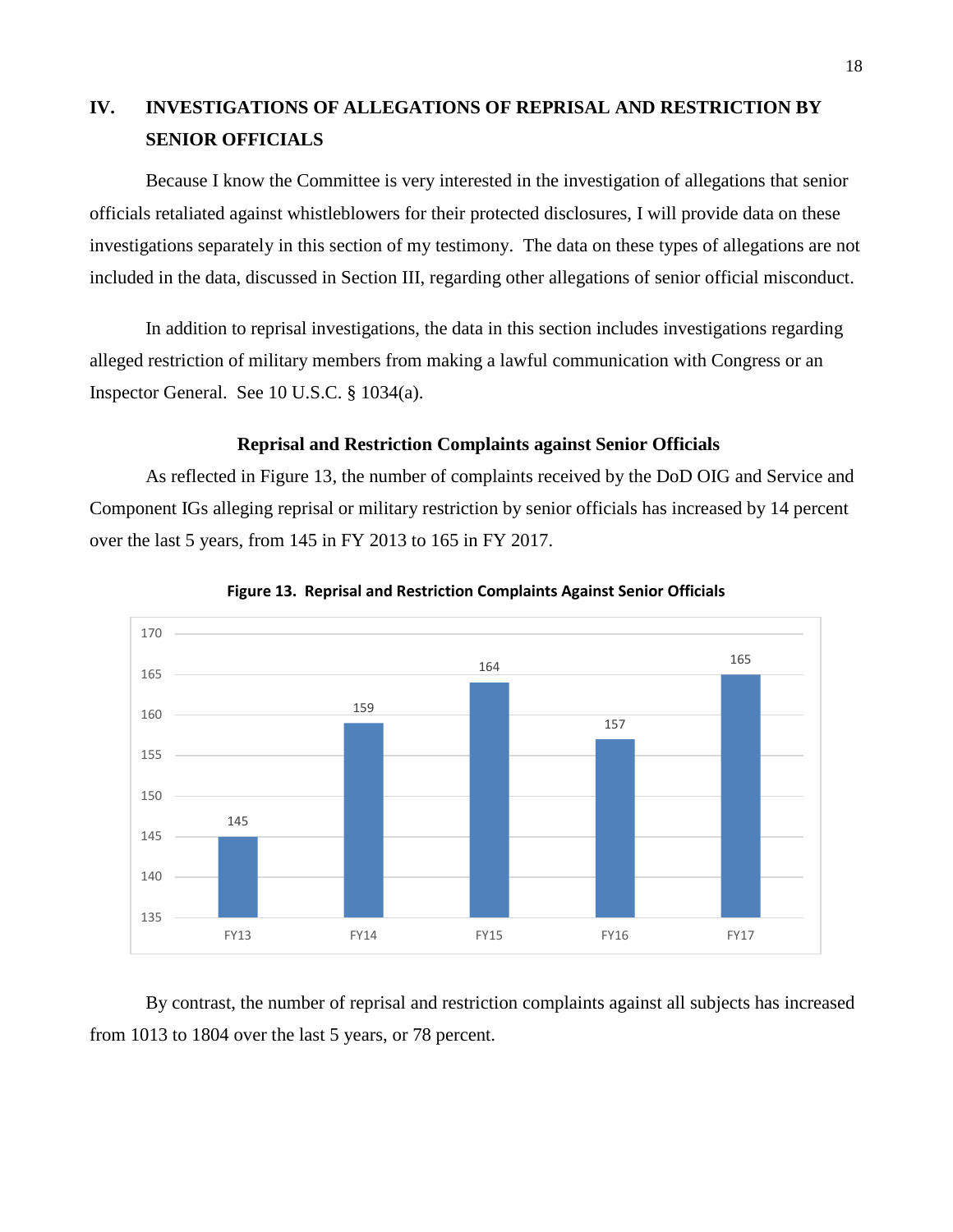Figure 14 shows the total number of investigations conducted by the DoD OIG and Service and Component IGs of reprisal or military restriction by senior officials, the number of substantiated cases, and the substantiation rate. As reflected in this figure, the substantiation rate of reprisal or restriction by senior officials has decreased, from 6 in FY 2013 to 2 in FY 2017.



**Figure 14. Number of Senior Official Reprisal and Restriction Investigations Closed, Substantiated, and Rate of Substantiation**

#### **Investigations Conducted by Investigative Office**

Figures 15 shows the breakdown by office conducting the reprisal and restriction investigations.

| Figure 15. Number of Senior Official Reprisal and Restriction Investigations Closed by |
|----------------------------------------------------------------------------------------|
| <b>Investigative Office</b>                                                            |

|                          |      |      | <b>Number of Investigations by Fiscal Year</b> |      |      | <b>Total</b> |  |
|--------------------------|------|------|------------------------------------------------|------|------|--------------|--|
| <b>Office of Inquiry</b> | 2013 | 2014 | 2015                                           | 2016 | 2017 |              |  |
| Air Force                | 6    | 6    | 13                                             | 12   |      | 44           |  |
| Army                     | 17   | 27   | 24                                             | 26   | 13   | 107          |  |
| Defense Agencies         | 0    | O    |                                                |      | 4    |              |  |
| Joint Command/COCOM      | 0    |      | 0                                              | 0    |      |              |  |
| <b>Marine Corps</b>      |      |      |                                                | 0    | 3    |              |  |
| Navy                     |      | 6    | 3                                              |      | 0    | 15           |  |
| DoD OIG                  | 17   | 12   | 14                                             |      | 6    | 56           |  |
| <b>Total</b>             | 45   | 51   | 56                                             | 47   | 35   | 234          |  |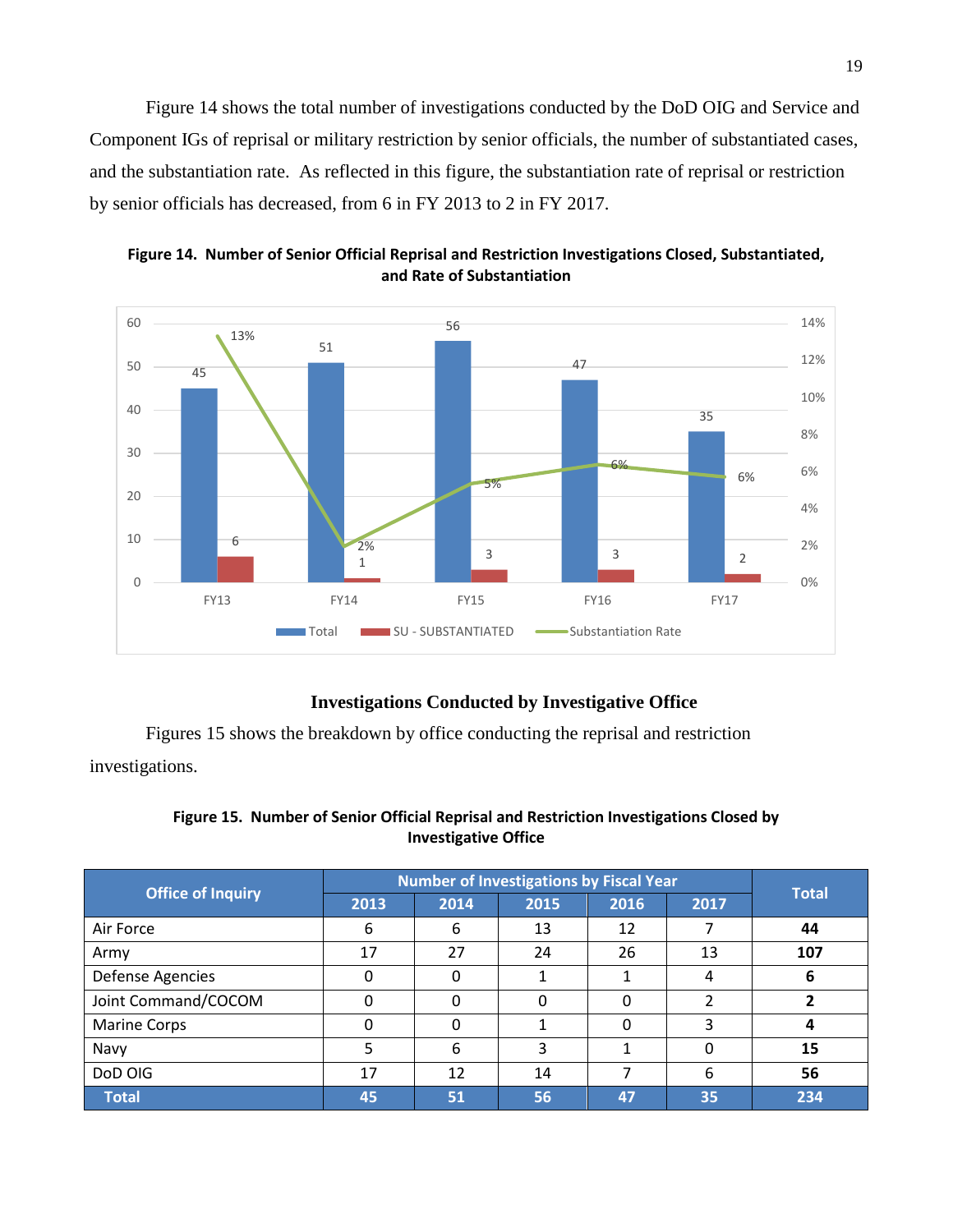#### **Component and Rank of Senior Officials for Substantiated Reprisal and Restriction Allegations**

Figure 16 shows the rank and Service of the senior official subjects in substantiated reprisal and restriction investigations.

|                                  |                                                      |   |                        | <b>Rank/Grade</b> |                                                        |   |                | <b>Total Reprisal and</b> |
|----------------------------------|------------------------------------------------------|---|------------------------|-------------------|--------------------------------------------------------|---|----------------|---------------------------|
| <b>Component</b>                 | $0 - 7$<br>$GS-15$<br>$0 - 8$<br>$0 - 9$<br>$0 - 10$ |   | <b>SES</b>             | PA                | <b>Restriction Substantiated</b><br><b>Allegations</b> |   |                |                           |
| Air Force                        | 0                                                    | 2 | 0                      | 0                 | 0                                                      | 0 | $\Omega$       |                           |
| Army                             | 4                                                    | 5 | 2                      | 0                 | 0                                                      | 0 | 0              | 11                        |
| COCOM/Defense Agencies/<br>Other | 0                                                    | 0 | 0                      | 0                 | 0                                                      | 0 | 0              | 0                         |
| <b>Marines</b>                   | 0                                                    | 0 | 0                      | $\Omega$          | $\Omega$                                               |   | 0              |                           |
| Navy                             | 3                                                    | 0 | 0                      | 0                 | 0                                                      | 0 | $\Omega$       |                           |
| <b>Total</b>                     | 5                                                    | 7 | $\mathbf{\mathcal{L}}$ | $\mathbf 0$       | $\Omega$                                               | и | $\overline{0}$ | 17                        |

**Figure 16. Component and Rank of Senior Officials for Substantiated Reprisal and Restriction Allegations** 

Figure 17 shows the type of corrective actions taken for substantiated allegations of reprisal and restriction by rank of the senior officials. The number of corrective actions taken (18) exceeded the number of substantiated allegations (17) because more than one corrective action could apply to a substantiated allegation. In 3 cases (18 percent), the Services declined to take action. These three cases all involved allegations of retaliation against Rear Admiral Brian Losey.

**Figure 17. Corrective Actions for Substantiated Allegations of Reprisal or Restriction by Senior Officials, by Rank**

| <b>Corrective Actions Taken</b> |               | <b>Rank/Grade</b> |                |          |            |          |              |  |  |
|---------------------------------|---------------|-------------------|----------------|----------|------------|----------|--------------|--|--|
|                                 | $O - 7$       | $O-8$             | $O-9$          | $O-10$   | <b>SES</b> | PA       | <b>Total</b> |  |  |
| Declined to Take Action         | 3             | 0                 | 0              | 0        | 0          | 0        |              |  |  |
| Letter of Counseling            | 0             | $\mathfrak{p}$    | $\mathfrak{p}$ | 0        | 0          | 0        |              |  |  |
| <b>Removed From Assignment</b>  | 0             | 1                 | 0              | 0        | 0          | $\Omega$ |              |  |  |
| Verbal counseling               | 0             | 1                 | 0              | 0        | $\Omega$   | 0        |              |  |  |
| Written Reprimand               | $\mathfrak z$ | $\mathfrak z$     | 0              | 0        | 0          | 0        |              |  |  |
| Pending Follow-Up Action        | 2             | $\mathfrak z$     | $\Omega$       | $\Omega$ |            | $\Omega$ |              |  |  |
| <b>Total</b>                    |               | 8                 | 2              | $\Omega$ |            | $\Omega$ | 18           |  |  |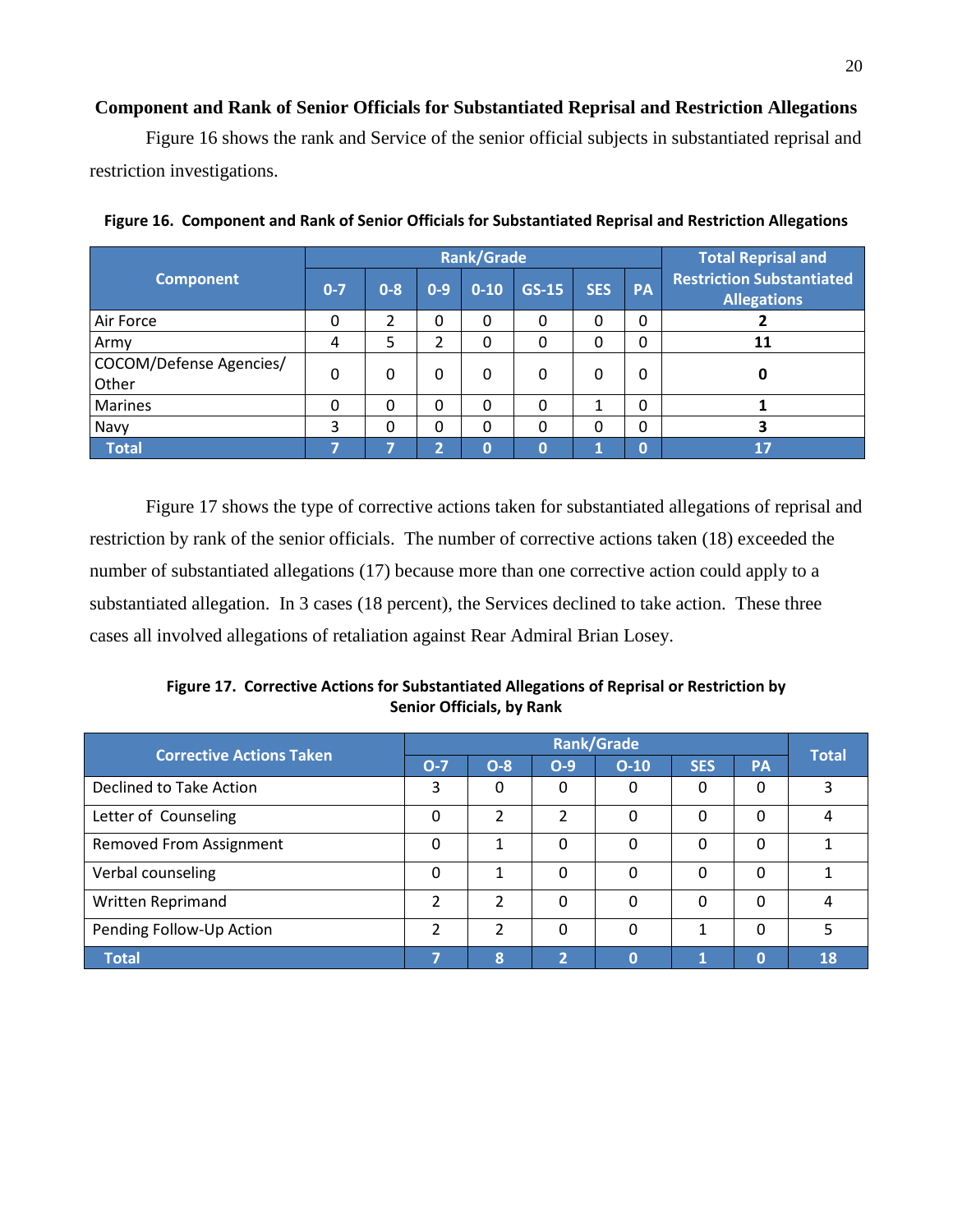#### **Average Days to Complete Senior Official Reprisal and Restriction Investigations by Investigative Office**

Figure 18 shows the timeliness of senior official reprisal and restriction investigations, by investigative office.

|                            | <b>Average Days per Fiscal Year</b> |       |       |       |      |  |  |  |  |  |
|----------------------------|-------------------------------------|-------|-------|-------|------|--|--|--|--|--|
| <b>Office of Inquiry</b>   | 2013                                | 2014  | 2015  | 2016  | 2017 |  |  |  |  |  |
| <b>Air Force</b>           | 554                                 | 637   | 346   | 315   | 305  |  |  |  |  |  |
| Army                       | 525                                 | 342   | 371   | 477   | 432  |  |  |  |  |  |
| <b>Defense Agencies</b>    | ---                                 | $---$ | 630   | 567   | 405  |  |  |  |  |  |
| <b>Joint Command/COCOM</b> | ---                                 | $---$ | $---$ | $---$ | 747  |  |  |  |  |  |
| <b>Marine Corps</b>        | ---                                 | $---$ | 173   | $---$ | 324  |  |  |  |  |  |
| <b>Navy</b>                | 433                                 | 448   | 380   | 542   |      |  |  |  |  |  |
| <b>DoD OIG</b>             | 459                                 | 424   | 434   | 569   | 429  |  |  |  |  |  |

#### **Figure 18. Average Days to Complete a Senior Official Reprisal and Restriction Investigation by Investigative Office**

Note: The average days by Office of Inquiry is calculated based on the date the complaint was filed to the date the closure letter was sent to the complainant.

The Service IGs investigate the vast majority of military reprisal and restriction complaints, with oversight by the DoD OIG. As reflected in Figure 19, the DoD OIG has significantly improved the timeliness of its oversight process of reprisal and restriction cases conducted by the Service IGs.

**Figure 19. Average Days for the DoD OIG to Complete its Reviews of Component Reprisal and Restriction Cases** 



However, we recognize that the timeliness of IG investigations of whistleblower reprisal throughout the DoD needs improvement. One initiative the DoD OIG has recently implemented to help improve timeliness in reprisal investigations is an alternative dispute resolution program, similar to the program used by the Office of Special Counsel. Alternative dispute resolution, or ADR, is a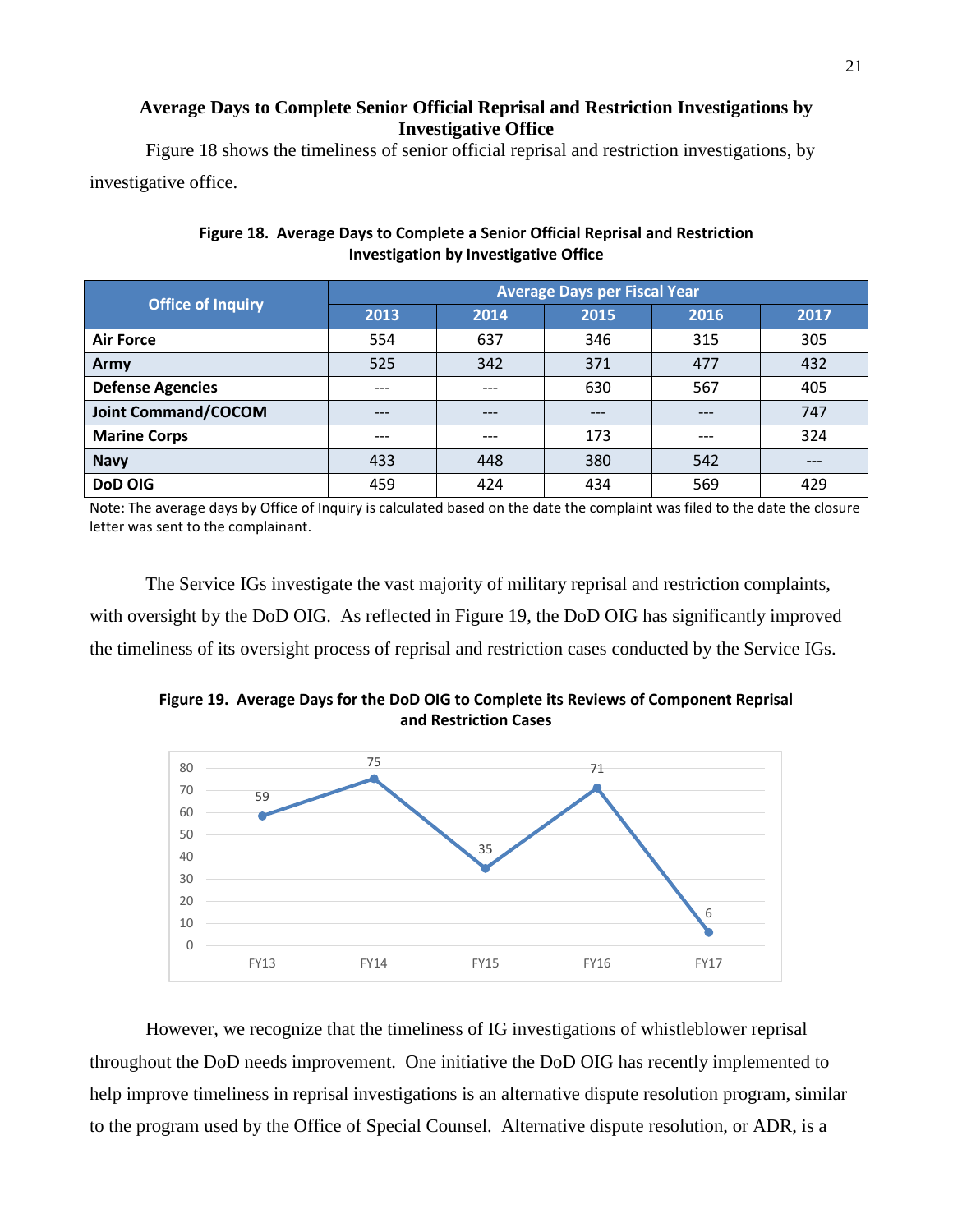voluntary process in which parties use mediation or facilitated settlement negotiations to seek resolution of a complaint prior to an otherwise lengthy investigative process. Voluntary resolutions through ADR can help reduce the time for resolving cases, and it can also allow limited investigative resources to be allocated to completing other investigations in a timely manner. In addition, early resolution through settlements also save time on the back end. Instead of waiting for remedial action to be taken in response to recommendations made in a report of investigation, complainants are made whole quickly. Our program, which began in September 2017, has already shown positive effects. Of the 81 cases that our ADR team has considered, 11 were resolved—a 14 percent settlement rate.

#### **DoD OIG Investigations for Reprisal and Restriction Related to Reports of Sexual Assault**

An important subcategory of reprisal and restriction cases involves allegations that a senior official reprised against an individual for reporting an allegation of sexual assault. Figure 20 shows the number of these cases involving senior officials.

**Figure 20. DoD OIG Investigations of Senior Officials for Reprisal and Restriction related to Reports of Sexual Assault[1](#page-22-0) Senior Official Sexual-Assault-Related Reprisal and Restriction Number by Fiscal Year**

| Senior Official Sexual-Assault-Related Reprisal and Restriction | <b>Number by Fiscal Year</b> |    |    |                          |    |
|-----------------------------------------------------------------|------------------------------|----|----|--------------------------|----|
| <b>Investigations Conducted by the DoD OIG</b>                  |                              |    |    | 2013 2014 2015 2016 2017 |    |
| Closed                                                          |                              |    |    | 4                        |    |
| Substantiated                                                   |                              |    |    |                          |    |
| <b>Substantiation Rate</b>                                      | 0%                           | 0% | 0% | 25%                      | 0% |

The one substantiated case, in FY 2016, involved an Army National Guard brigadier general who gave an Army National Guard lieutenant colonel an unfavorable officer evaluation report in reprisal for the lieutenant colonel reporting a sexual assault to her chain of command.

In July 2016, DoD OIG dedicated an investigative team to handle sexual-assault-related reprisal cases. The team received specialized training relating to sexual assault and handling investigations of reprisal for reporting allegations of sexual assault. Since then, the number of these complaints has continued to rise, and we have now established a second team to deal exclusively with sexual-assault-related reprisal complaints.

<span id="page-22-0"></span> $1$  In July 2016, DoD OIG assumed responsibility for all sexual-assault-related reprisal complaints filed across the DoD. At that time, we assumed responsibility for several ongoing investigations being conducted by Service IGs. Before that time, we could not accurately track the number of cases alleging retaliation for sexual assault report that were being handled by the Service IGs.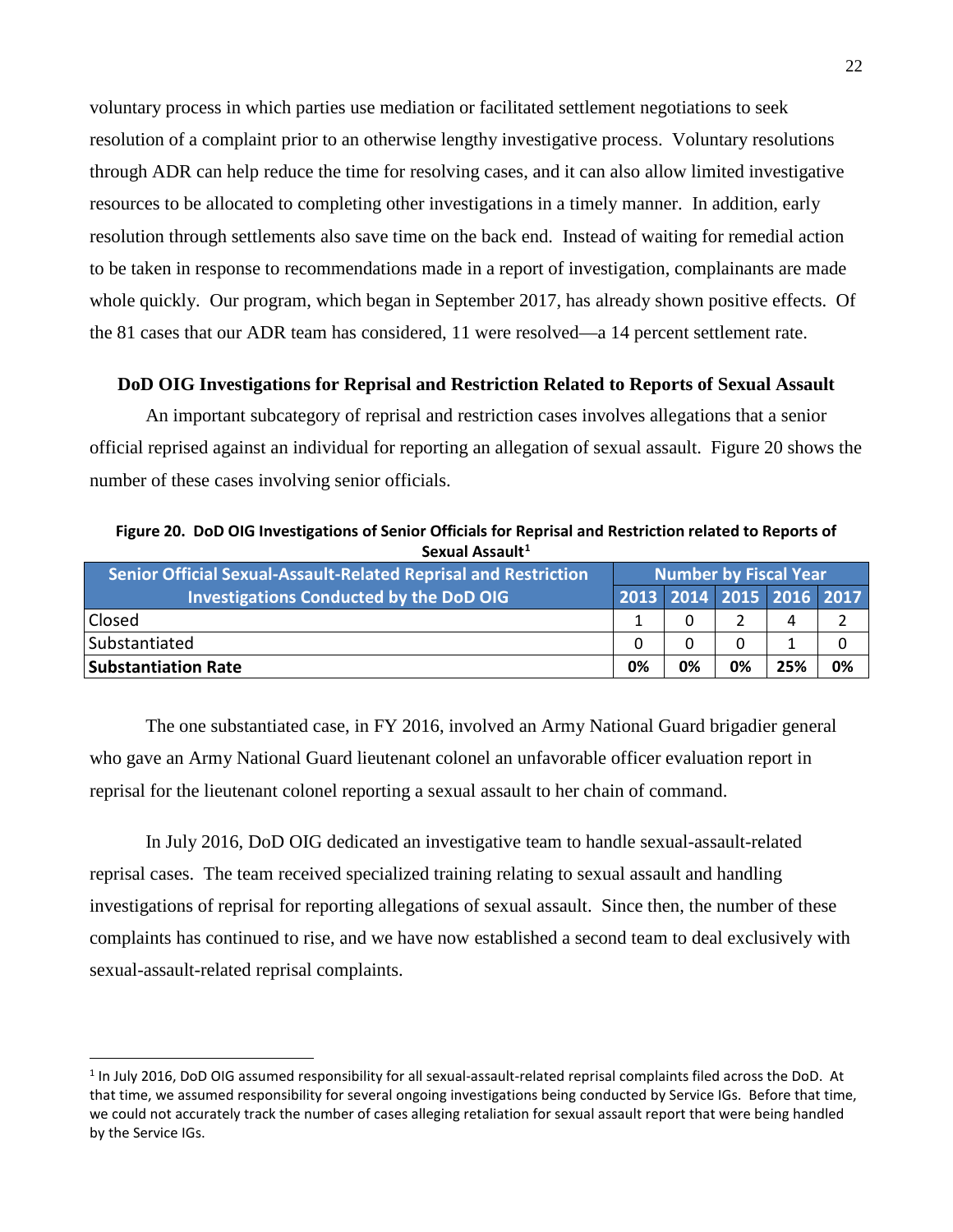The DoD OIG currently has 28 open investigations of allegations of reprisal for making a report of sexual assault. The number of complaints alleging retaliation for making a report of sexual assault has dramatically increased, rising from fewer than 10 in FY 2012 to over 80 in FY 2017.

#### **V. DOD OIG CRIMINAL INVESTIGATIONS**

The DoD OIG also has a criminal investigative division to handle investigations of criminal misconduct. This division, the Defense Criminal Investigative Service (DCIS), typically investigates allegations relating to procurement fraud, public corruption, health care fraud, product substitution, the illegal transfer of sensitive DoD technology, and cyber-crimes involving DoD programs, operations, and contracts. In these investigations, DCIS frequently partners with other DoD law enforcement agencies to work the investigation jointly. DCIS typically partners with the DoD's Military Criminal Investigative Organizations (MCIOs), (such as the Naval Criminal Investigative Service (NCIS), the Air Force Office of Special Investigations (OSI), and the Army Criminal Investigation Command (CID)), as well as with the FBI, Homeland Security Investigations (HSI) and other Federal OIGs.

Some DCIS cases involve criminal allegations against DoD senior officials. Currently, the biggest case DCIS is handling involves Glenn Defense Marine Asia (GDMA), and its Chairman and owner, Leonard Glenn Francis (widely known as "Fat Leonard"). DCIS is the lead investigative agency on this case. GDMA provided "husbanding" services to U.S. Navy ships in the Pacific, such as refueling, resupply, tugboat services, and sewage disposal. GDMA and Francis orchestrated a scheme to defraud the U.S. Navy of tens of millions of dollars by routinely overbilling for goods and services. Francis accomplished this criminal conduct by systematically grooming and bribing active duty military and civilian employees of the U.S. Navy with things of value, such as dinners, gifts, travel, hotel expenses, bribes of money, and the services of prostitutes. In return, Navy officers and civilian employees provided Francis classified U.S. Navy ship and submarine schedules, helped Francis obtain contracts, overlooked inflated bills from Francis, and even helped Francis avoid detection during the criminal investigation of him.

To date, Francis, several former employees of GDMA, and 17 former Navy and DoD officials, including a rear admiral and a SES member, have pled guilty to criminal conduct. In addition, in 2017, nine senior officers previously assigned to the Navy's 7th Fleet were indicted for conspiracy, bribery, false statements, and in some instances obstruction of justice for destroying documents. Among those charged were a rear admiral, a Marine Corps colonel, and several Navy captains.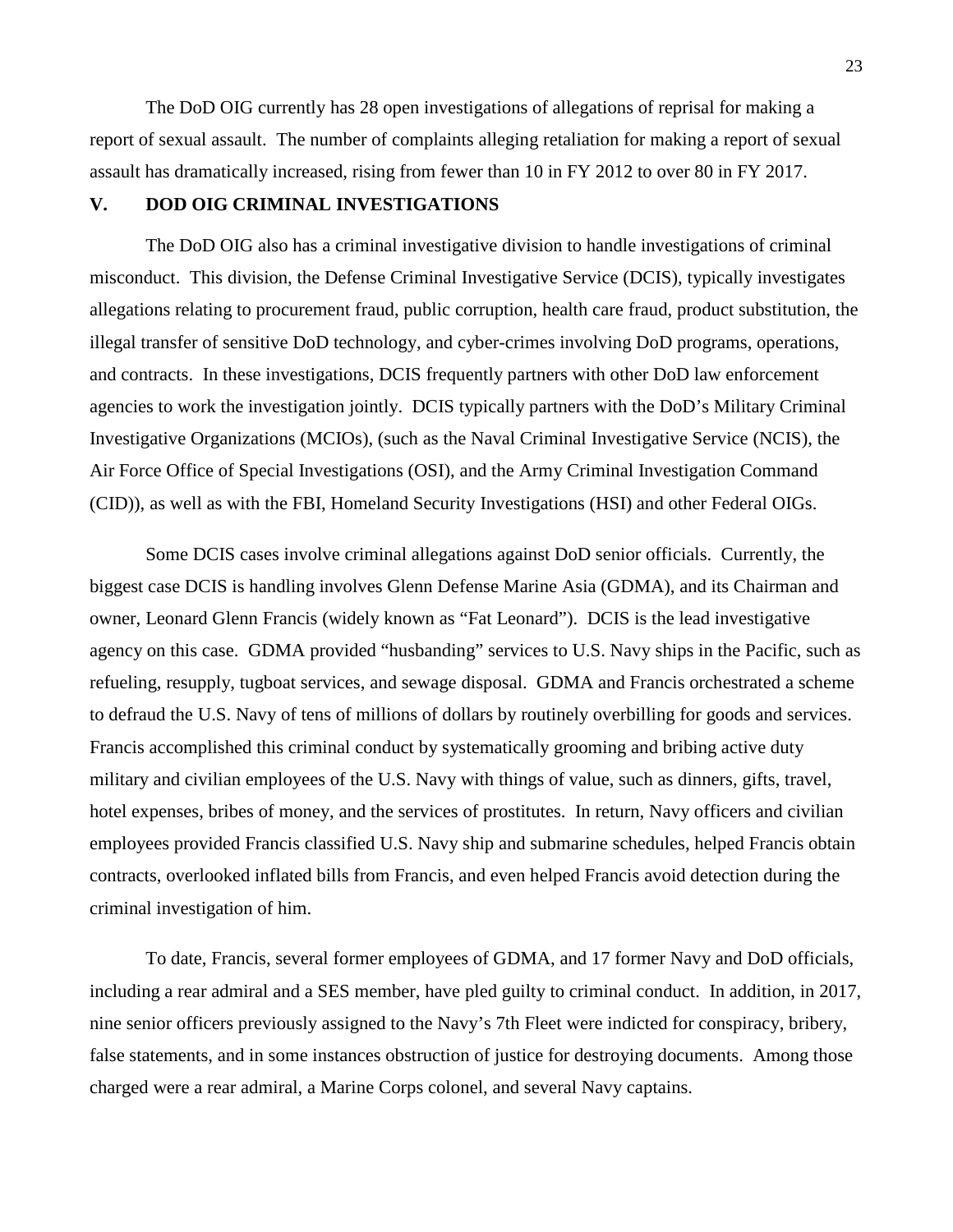The U.S. Navy has also established a Consolidated Disposition Authority (CDA) to determine if hundreds of Navy officers who allegedly received something of value from Francis should be charged under the Uniform Code of Military Justice or should receive administrative action. The CDA has already adjudicated more than 300 cases.

This is one of the largest and most complex public corruption criminal case in DoD history, and it involves disturbing and widespread ethical lapses throughout the Navy's  $7<sup>th</sup>$  Fleet. We continue to work with the DOJ to pursue resolution of this case.

#### **VI. CONCLUSIONS**

In sum, the DoD OIG recognizes our important role in preventing and investigating senior official misconduct. We also recognize that the timeliness, thoroughness, and accuracy of these investigations affect DoD operations.

We therefore seek to investigate allegations of misconduct thoroughly, fairly, and timely; to seek to hold individuals who have committed misconduct accountable and to clear those who have not; and to provide transparency on this process.

Our staff strives to accomplish that difficult and continuous challenge, and we have implemented, and are implementing, several measures to further improve the process.

First, as noted above, to help prevent misconduct, we brief new senior DoD civilian and military officials about our investigative process, what actions to avoid, and what will get them in trouble.

Second, to educate DoD employees and supervisors about their rights and responsibilities regarding whistleblowing and the need to prevent reprisal against whistleblowers we are hiring a fulltime Whistleblower Ombudsman.

Third, to promote expertise and experience in certain kinds of sensitive investigations, we have established two dedicated teams of investigators to handle allegations of reprisal against individuals who made reports of sexual assault.

Fourth, to help standardize investigations and speed the review process, we are working to implement a standardized case management database among the DoD OIG and Military Service IGs.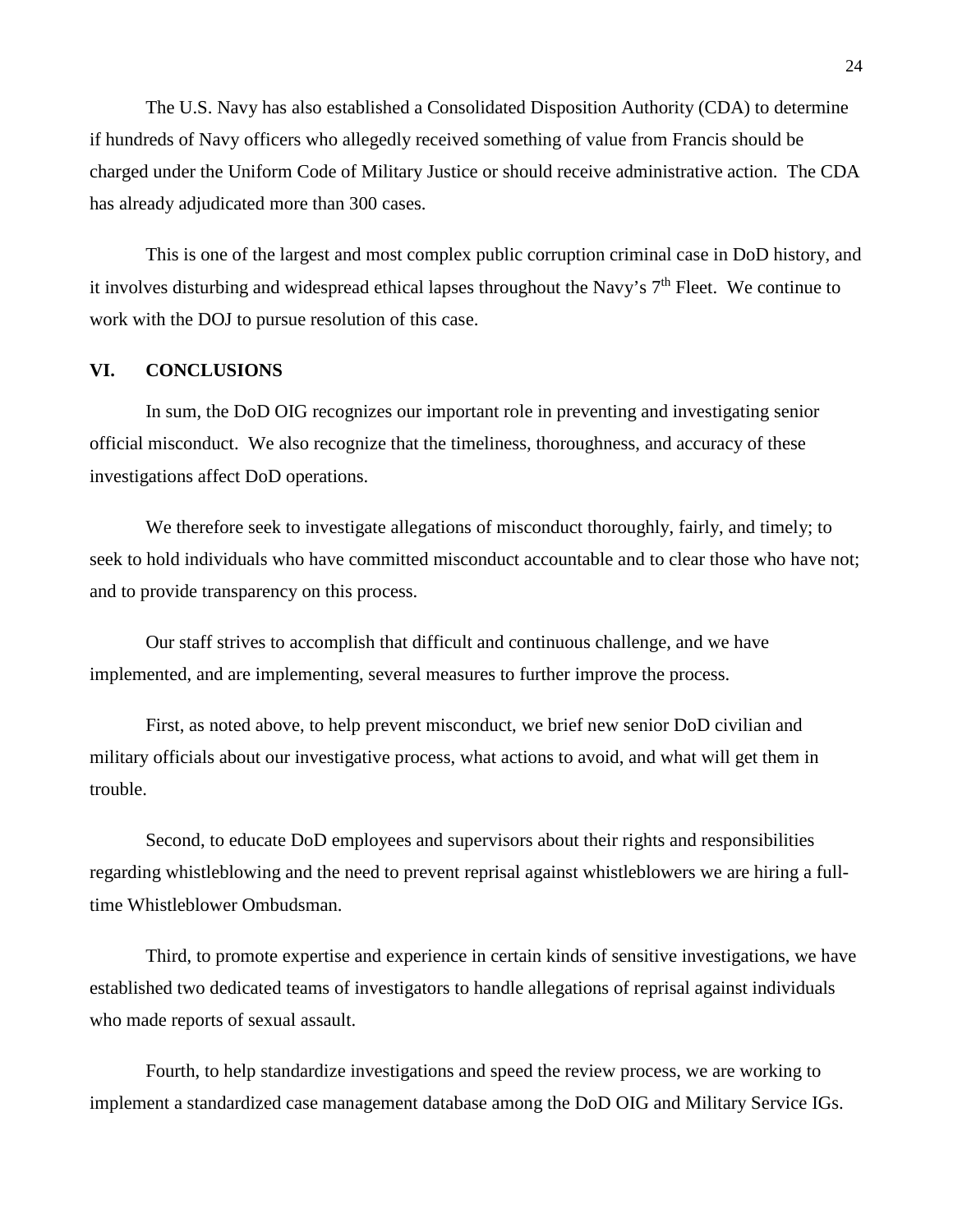Fifth, to ensure compliance with laws and regulations, and to share best practices among the Military Service IGs, we have begun conducting Quality Assessment Reviews of the Service IGs, similar to peer reviews and GAO reviews.

Sixth, to promote transparency, we consider proactive public release of our completed reports, particularly those with findings of substantiated misconduct involving high-level officials.

Seventh, to promote fairness, we provide subjects an opportunity to comment on the accuracy of our findings through the tentative conclusions letter process, prior to completion of the final report.

Eighth, to help address timeliness, we have reallocated resources within the DoD OIG to increase the number of investigators working on misconduct and whistleblower reprisal cases.

Ninth, to further promote timeliness and to help resolve cases short of full investigations, we have implemented an alternative dispute resolution program in an attempt to reach voluntary resolution of certain complaints in a timely way, which can free resources to handle other complaints that require full investigation.

In addition to these measures, we will continue to examine other ways to improve our responsibilities with regard to investigations of senior official misconduct. However, we are also asking for help from the Congress. Handling the increasing number and complexity of complaints requires resources, not only for the DoD OIG but also for the Service and Component IGs throughout the DoD. Therefore, it is critical to adequately resource the DoD OIG, as well as the Service and Component IGs, particularly when the DoD and our caseload continues to grow.

For example, I regularly assert to agency leaders and Congress that if the agency budget grows, the IG's budget should grow at least a commensurate amount. That does not always happen. While I recognize that the IG's budget will not be first on the priority list for growth in an agency, it should not be overlooked. Adequately funding IGs is a valuable investment, not only for handling investigations of misconduct, but also for detecting and deterring waste, fraud, and abuse, and for returning money to the government. Overall, according to the Council of Inspectors General for Integrity and Efficiency, federal IGs return approximately 15 dollars for each dollar in their budget.